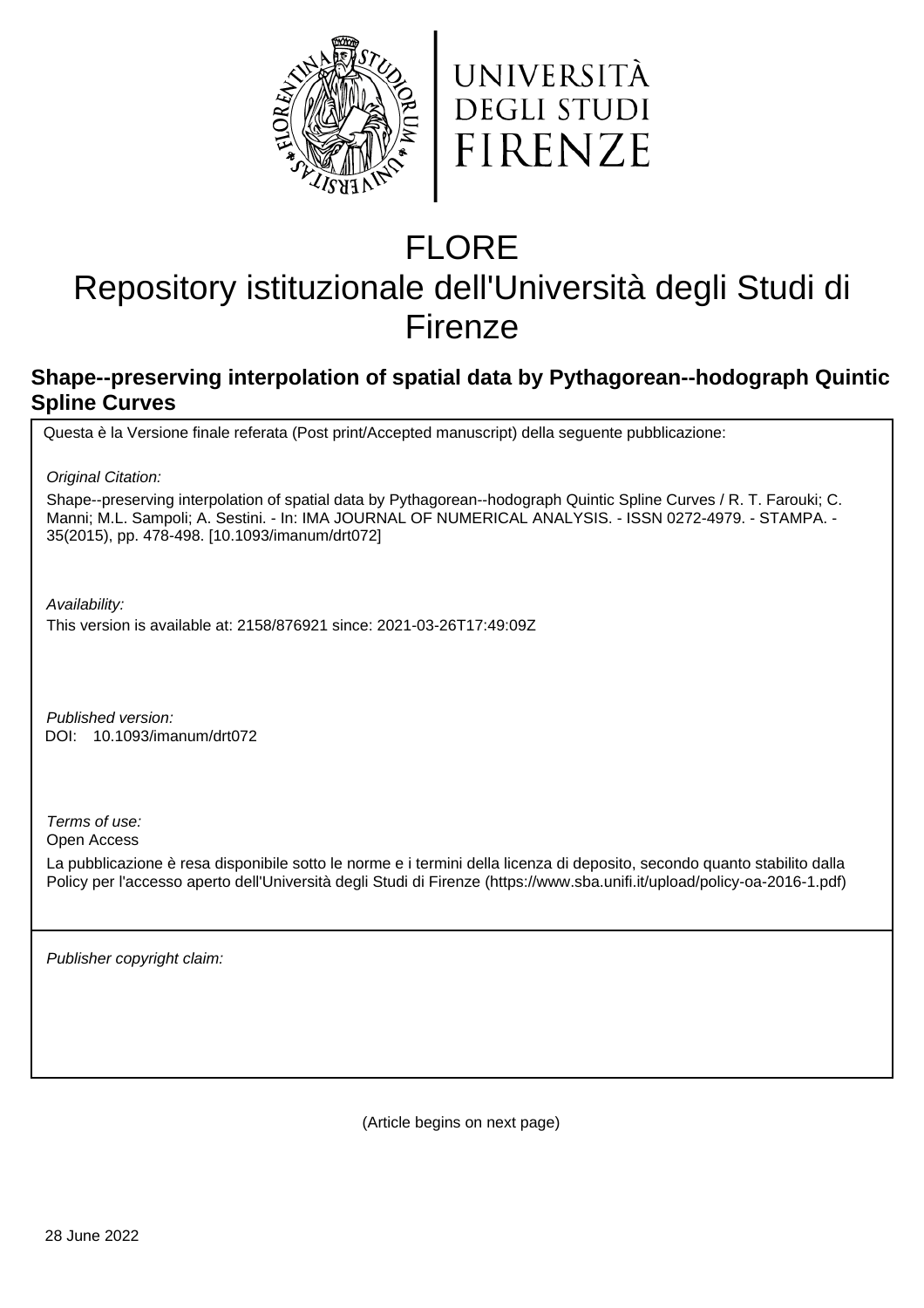# Shape-preserving interpolation of spatial data by Pythagorean-hodograph quintic spline curves

Rida T. Farouki<sup>∗</sup>

Department of Mechanical and Aerospace Engineering, University of California, Davis CA 95616, USA.

Carla Manni†

Dipartimento di Matematica, Università di Roma "Tor Vergata," Via della Ricerca Scientifica, 00133 Roma, Italy.

### Maria Lucia Sampoli‡

Dipartimento di Ingegneria dell'Informazione e Scienze Matematiche, Universit`a di Siena, Pian dei Mantellini 44, 53100 Siena, Italy.

### Alessandra Sestini§

Dipartimento di Matematica e Informatica, Università di Firenze, Viale Morgagni 67/A, 50134 Firenze, Italy.

#### Abstract

The interpolation of discrete spatial data  $-$  a sequence of points and unit tangents — by  $G^1$  Pythagorean–hodograph (PH) quintic spline curves, under shape constraints, is addressed. To achieve this, a local Hermite scheme incorporating a tension parameter for each spline segment is employed, the imposed shape constraints being concerned with preservation of convexity at the knots and the sign of the discrete torsion over each spline segment. An asymptotic analysis in terms of the tension parameters is developed, and it is shown that satisfaction of the prescribed shape constraints can always be achieved for each spline segment by a suitable choice of the free angular parameters that characterize each PH quintic Hermite segment. In particular, it is proved that the CC criterion ([12, 27]) for specifying these free parameters ensures satisfaction of the desired shape–preserving properties, requiring only mild application of the tension parameters that does not compromise the overall fairness of the interpolant. The performance of the method is illustrated through some computed examples.

<sup>∗</sup>Email: farouki@ucdavis.edu

<sup>†</sup>Email: manni@mat.uniroma2.it

<sup>‡</sup>Email: marialucia.sampoli@unisi.it

<sup>§</sup>Email: alessandra.sestini@unifi.it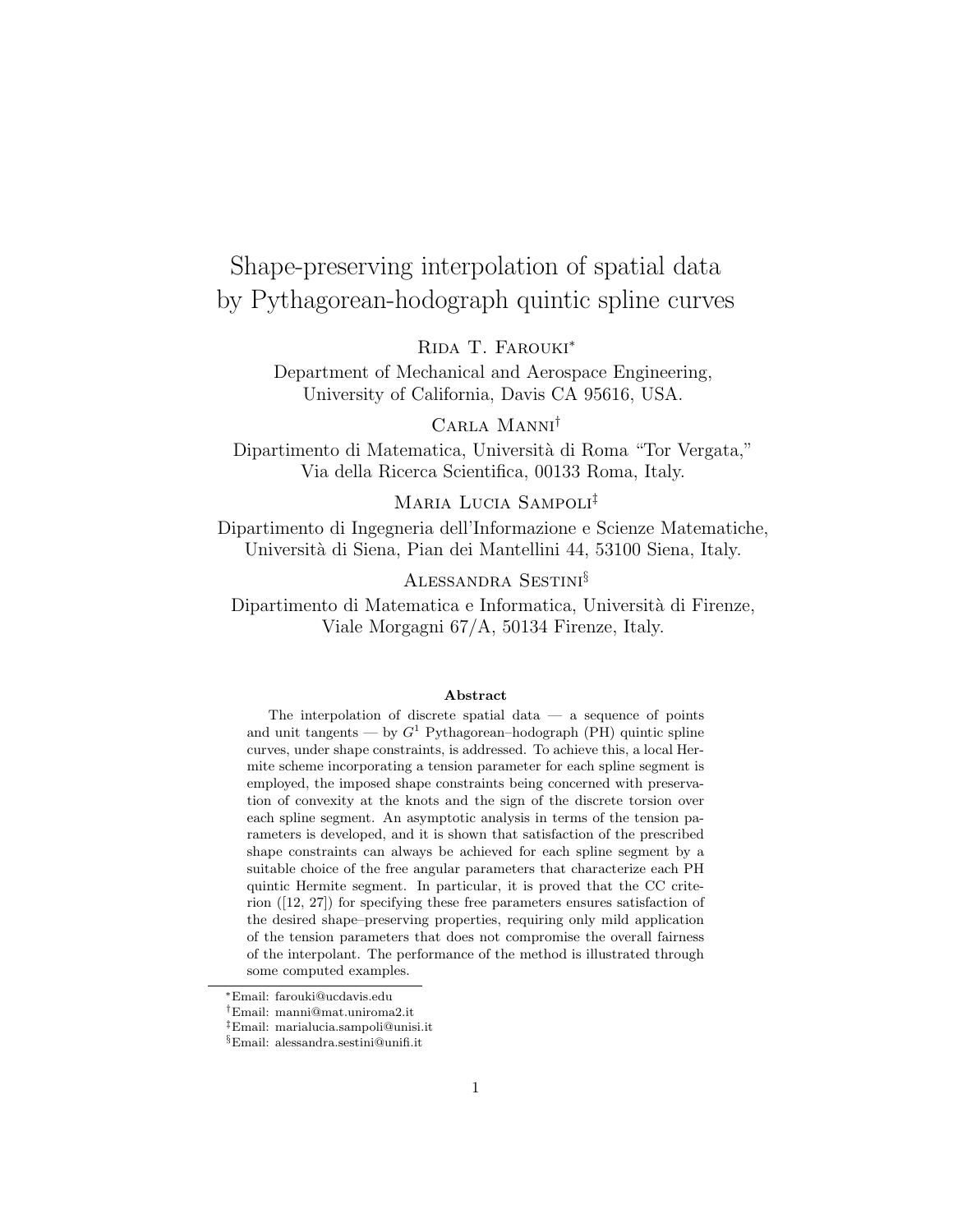spatial Pythagorean–hodograph curves; shape–preserving interpolation; tension parameters;  $G^1$  spline curves; Hermite interpolation; quaternions.

### 1 Introduction

The ability to preserve the shape suggested by discrete data is an important feature of planar and spatial spline interpolation schemes, in both the functional and parametric case. To address this requirement, several shape–preserving interpolation schemes (see the survey [18] and references therein) have been developed in recent decades, within the more general context of constrained interpolation — see, for example,  $[5, 22, 6]$ .

Since classical polynomial or polynomial spline interpolants do not, in general, guarantee shape–preserving properties, new representations have been introduced, endowed with free parameters that can be adjusted to ensure satisfaction of the shape–preservation constraints. Among such methods, the wellknown tension schemes, originally introduced for univariate functional interpolation, employ free parameters that can be used to make a smooth interpolant converge toward the piecewise–linear curve connecting the data points (which is inherently shape–preserving). While shape–preserving planar interpolation can be traced to the introduction of the exponential tension spline in [26], the development of shape–preserving interpolation algorithms for spatial data is more recent — see, for example,  $[20, 19, 21, 1, 3, 4, 25]$ .

Polynomial *Pythagorean–hodograph* (PH) curves have the distinctive property that the parametric speed  $-$  i.e., the derivative of arc length with respect to the curve parameter — is simply a polynomial (rather than the square–root of a polynomial). This key property confers several important computational advantages on PH curves, in terms of arc length measurement, rational offset curves, real–time motion control, spatial path planning, etc. — see  $[8]$  for a short introduction, and [9] for a comprehensive treatment. The construction of planar PH curves is facilitated by a complex–number model ([7]), while models based on the quaternions or the Hopf map from  $\mathbb{R}^4$  to  $\mathbb{R}^3$  are used for spatial PH curves ([2, 11]). Efficient algorithms to compute planar  $C^2$  PH quintic splines interpolating given points were developed in [13, 24], and shape–preserving  $G<sup>1</sup>$ and  $G<sup>2</sup>$  extensions of them were proposed in [15] based on a local and a global approach, respectively.

In the case of spatial curves, a scheme for local  $G<sup>1</sup>$  interpolation of "reasonable" Hermite data by PH cubics was described in [23]. Methods for interpolation of  $C<sup>1</sup>$  Hermite data by spatial PH quintics are also available ([10, 12, 28]) and have been generalized in [16, 14] to the case of  $C^2$  splines interpolating a sequence of point data. In the case of interpolation by spatial PH quintics, two free angular parameters are associated with each spline segment, incurring underdetermined systems of equations. Since the values of these free parameters can strongly influence the shape of the interpolant, optimization strategies must be developed to ensure that they yield interpolants with desirable shape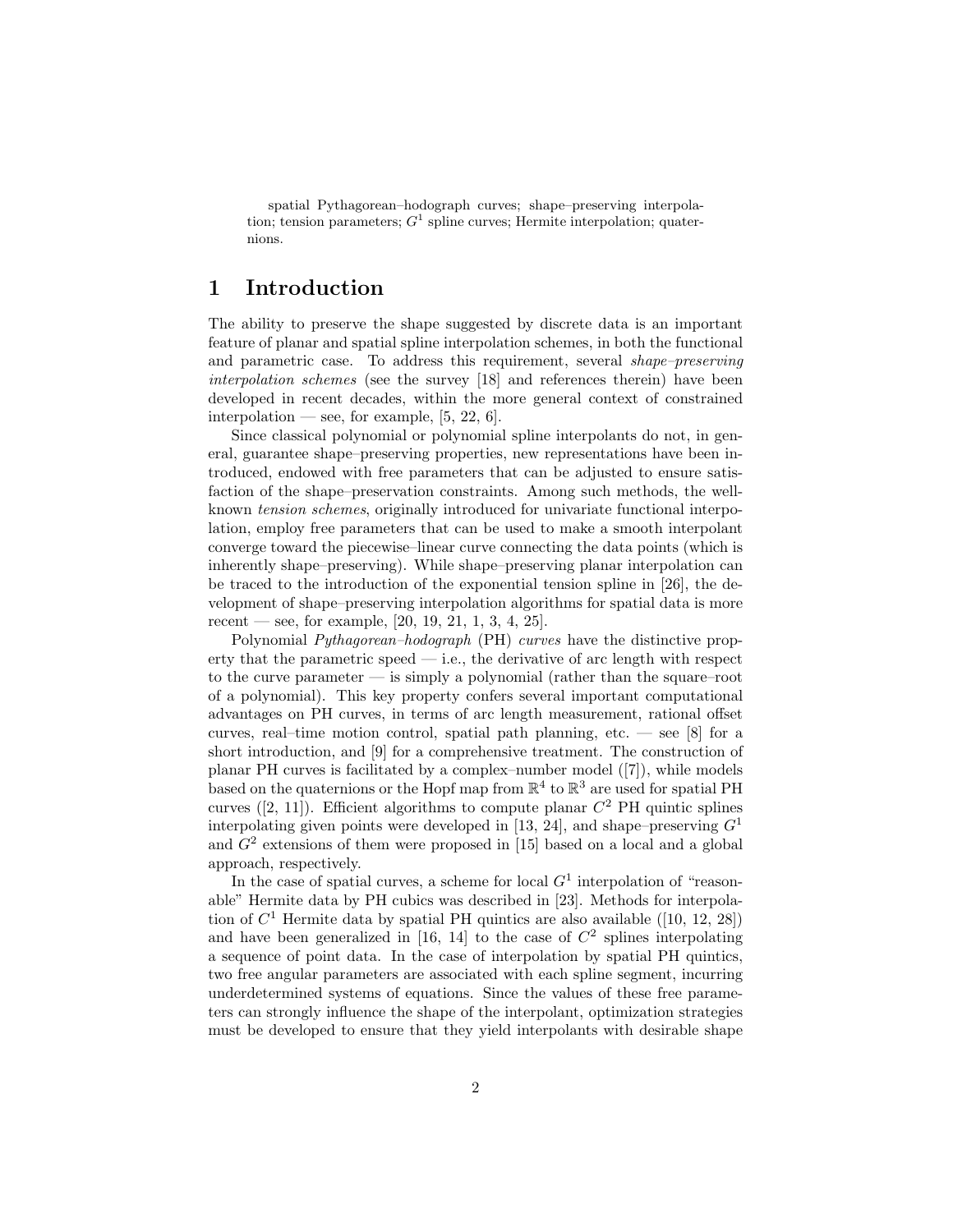properties. The treatment of these free parameters makes the development of shape–preserving spatial PH spline interpolation schemes, addressed herein for the first time, a much more challenging task than for the planar case treated in  $|15|$ .

The focus of this study is on the development of a local method to construct a  $G<sup>1</sup>$  Hermite spatial PH quintic spline that interpolates at its knots an ordered sequence of points  $\mathbf{p}_0, \ldots, \mathbf{p}_N$  and associated unit tangents  $\mathbf{t}_0 \ldots, \mathbf{t}_N$ under shape constraints. Specifically, these constraints are imposed by defining discrete quantities in terms of the Hermite data  $-$  a left and right discrete binormal at each data point, and a discrete torsion for each segment — and then by requiring that at each knot the left and right spline binormals have a positive projection on the corresponding left and right discrete binormals, and that the sign of the torsion over each spline segment conforms to that of the related discrete torsion. The scheme is local in nature, based on local PH quintic Hermite interpolants. In cases where they do not hold initially, satisfaction of the shape constraints is achieved by adjustment of the tension parameters (one for each spline segment). In this local scheme, each spline segment incorporates two free angular parameters (besides the tension parameter), that can strongly influence the shape of the interpolant. An asymptotic analysis in terms of the tension parameter associated with each spline segment shows that the admissibility region for the free angular parameters (that ensures satisfaction of the prescribed shape constraints) is non–empty. In practice, the data–dependent CC criterion for assigning the free parameters — introduced in [12], and subsequently analyzed in terms of approximation order in  $[27]$  — is used, and it is proved that for reasonable data it ensures asymptotic satisfaction of the shape constraints. Furthermore, the numerical experiments show that this criterion is also advantageous in terms of shape quality, since it often requires only mild application of the tension parameters, that does not significantly alter the overall fairness of the resulting interpolant.

This paper is organized as follows. The spatial PH quintic spline Hermite interpolation problem under shape constraints is introduced in Section 2, and the construction and basic properties of spatial PH quintics are briefly reviewed in Section 3. Section 4 then discusses the local  $G<sup>1</sup>$  construction, and summarizes the CC criterion for selecting the free parameters. The asymptotic analysis with respect to the tension parameter is presented in Section 5, with special attention to the behavior of the interpolant defined by invoking the CC criterion. Several computed examples are reported in Section 6, which serve to illustrate the shape–preservation properties of the scheme. Finally, Section 7 summarizes the main results obtained herein, and identifies issues that deserve further investigation.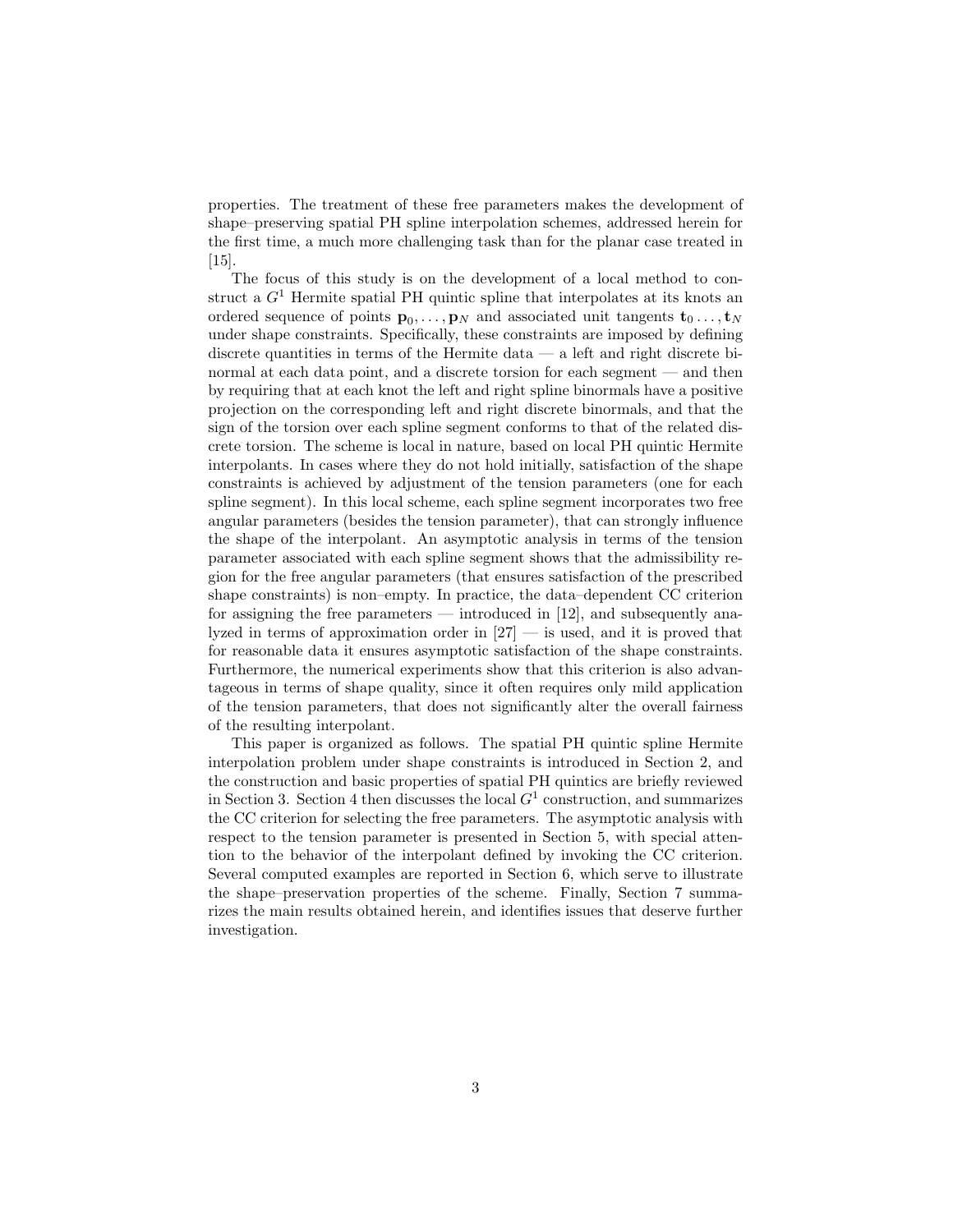## 2 Spatial PH quintic spline interpolation with shape constraints

Let  $\mathbf{p}_0, \ldots, \mathbf{p}_N$  be given points in  $\mathbb{R}^3$  with  $\mathbf{p}_j \neq \mathbf{p}_{j+1}$  and let  $\mathbf{t}_0, \ldots, \mathbf{t}_N$  be given unit tangent vectors associated with those points. The goal is to construct a PH spline curve  $S(u)$  for  $u \in [a, b]$  with assigned knots  $a = u_0 < \cdots < u_N = b$ that interpolates the given data, i.e.,

$$
\mathbf{S}(u_j) = \mathbf{p}_j \quad \text{and} \quad \frac{\mathbf{S}'(u_j)}{|\mathbf{S}'(u_j)|} = \mathbf{t}_j \quad \text{for } j = 0, \dots, N\,,
$$

and also satisfies certain *shape constraints*. Let  $[\mathbf{a}, \mathbf{b}, \mathbf{c}]$  denote the scalar triple product  $(\mathbf{a} \times \mathbf{b}) \cdot \mathbf{c}$  of given vectors  $\mathbf{a}, \mathbf{b}, \mathbf{c} \in \mathbb{R}^3$ . In order to define the shape constraints, the following notations are introduced

$$
\Delta \mathbf{p}_{j} := \mathbf{p}_{j+1} - \mathbf{p}_{j}, \qquad \mathbf{N}_{j,i} := \frac{\mathbf{t}_{j} \times \Delta \mathbf{p}_{j}}{|\mathbf{t}_{j} \times \Delta \mathbf{p}_{j}|}, \n\tau_{j} := \begin{bmatrix} \mathbf{t}_{j}, \frac{\Delta \mathbf{p}_{j}}{|\Delta \mathbf{p}_{j}|}, \mathbf{t}_{j+1} \end{bmatrix} \quad \mathbf{N}_{j,f} := \frac{\Delta \mathbf{p}_{j} \times \mathbf{t}_{j+1}}{|\Delta \mathbf{p}_{j} \times \mathbf{t}_{j+1}|}
$$
\n(1)

for  $j = 0, \ldots, N - 1$ .  $\Delta \mathbf{p}_j$  is the displacement vector for the spline segment  $u \in [u_i, u_{i+1}]$ ;  $N_{i,i}$  and  $N_{i,f}$  are the discrete binormals<sup>1</sup> at its end-points; and  $\tau_i$  has the same sign as the discrete torsion for that segment ([20]). Now if  $|\mathbf{S}'(u)| \neq 0$  and  $|\mathbf{S}'(u) \times \mathbf{S}''(u)| \neq 0$ , the curvature vector and torsion are defined by

$$
\mathbf{k}_S(u) \, := \, \frac{\mathbf{S}'(u) \times \mathbf{S}''(u)}{|\mathbf{S}'(u)|^3} \qquad \text{and} \qquad \tau_S(u) \, := \, \frac{[\,\mathbf{S}'(u), \mathbf{S}''(u), \mathbf{S}'''(u)\,]}{|\mathbf{S}'(u) \times \mathbf{S}''(u)|^2}
$$

for each segment  $u \in (u_j, u_{j+1})$  of  $\mathbf{S}(u)$ ,  $j = 0, \ldots, N-1$ . Note that  $\mathbf{k}_{S}(u)$  is aligned with the binormal vector of  $S(u)$ , and  $|k_S(u)|$  is the scalar curvature. In terms of these quantities, the shape constraints are defined as follows

- convexity constraint  $\qquad$  if  $\mathbf{N}_{j,i} \neq \mathbf{0}$ , then  $\lim_{u \to u_j^+} \mathbf{k}_S(u) \cdot \mathbf{N}_{j,i} > 0$ , if  $\mathbf{N}_{j,f} \neq \mathbf{0}$ , then  $\lim_{u \to u_{j+1}^-} \mathbf{k}_S(u) \cdot \mathbf{N}_{j,f} > 0$ ,
- torsion constraint if  $\tau_j \neq 0$ , then  $\tau_S(u) \tau_j > 0$  for  $u \in$  $[u_j^+, u_{j+1}^-]$ .

The requirement that a property should hold for  $u \in [u_j^+, u_{j+1}^-]$  means that it holds on the open interval  $(u_j, u_{j+1})$  and as a left and right limit at the end– points of the interval. Note that, since unit tangents are asssumed as input data, these shape–preserving criteria are actually a subset of those usually considered in the literature (e.g., [21, 1]), as the convexity constraints are relaxed herein.

<sup>&</sup>lt;sup>1</sup>It is assumed that  $N_{j,i} := 0$  if  $|\mathbf{t}_j \times \Delta \mathbf{p}_j| = 0$ , and  $N_{j,f} := 0$  if  $|\Delta \mathbf{p}_j \times \mathbf{t}_{j+1}| = 0$ .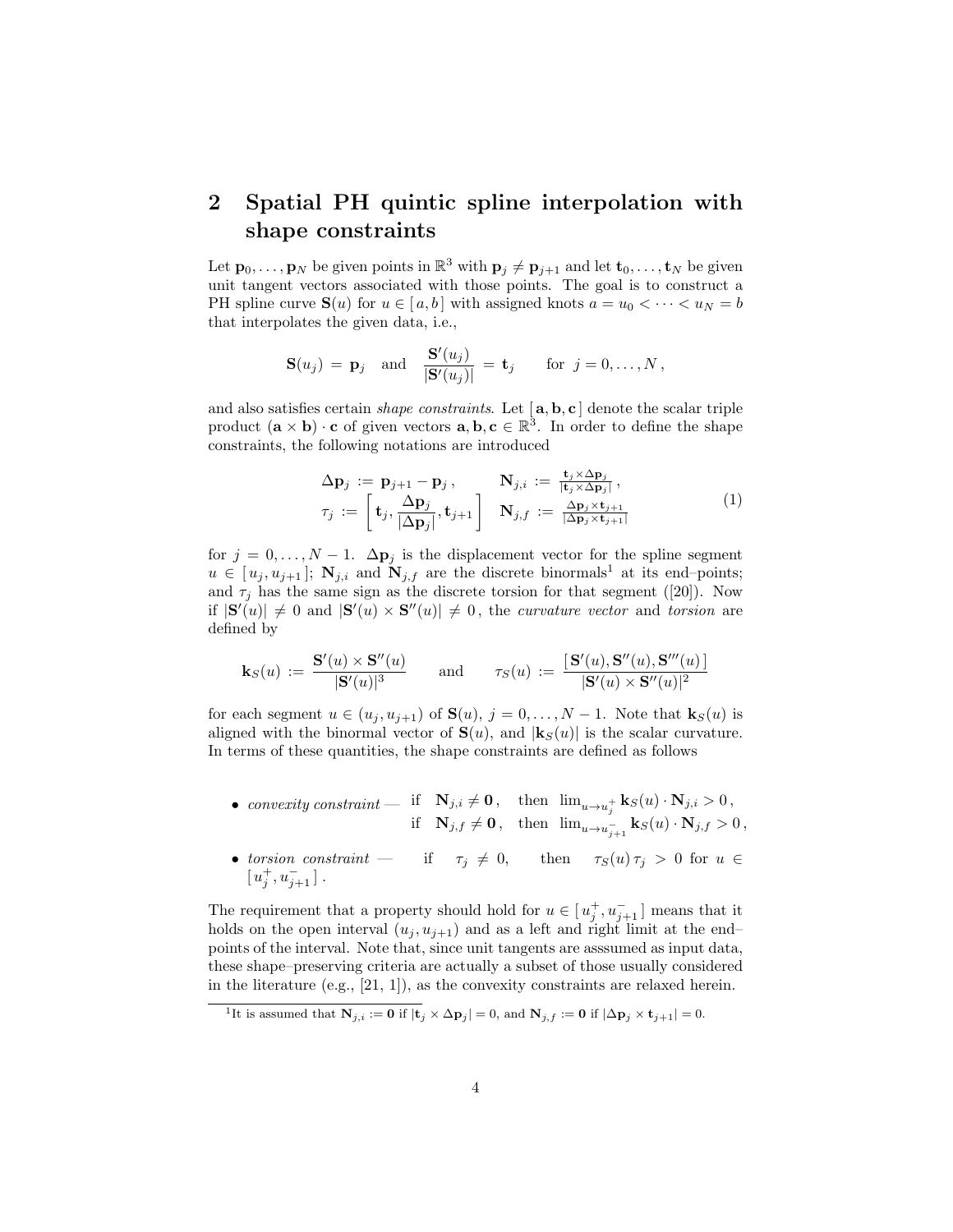### 3 Properties of spatial PH quintics

A spatial Pythagorean–hodograph (PH) curve  $r(t)$ ,  $t \in [0, 1]$  can be constructed from a quaternion<sup>2</sup> polynomial  $\mathcal{A}(t) = u(t) + v(t)\mathbf{i} + p(t)\mathbf{j} + q(t)\mathbf{k}$  and its conjugate  $\mathcal{A}^*(t) = u(t) - v(t) \mathbf{i} - p(t) \mathbf{j} - q(t) \mathbf{k}$  by integrating the derivative or hodograph  $\dot{\mathbf{r}}(t) = (\dot{x}(t), \dot{y}(t), \dot{z}(t))$  specified by the product

$$
\dot{\mathbf{r}}(t) := \mathcal{A}(t) \mathbf{u} \mathcal{A}^*(t), \qquad (2)
$$

where **u** is a unit vector and dots denote derivatives with respect to the local parameter t. The components of  $\dot{\mathbf{r}}(t)$  satisfy the Pythagorean condition

$$
\dot{x}^2(t) + \dot{y}^2(t) + \dot{z}^2(t) = \sigma(t),
$$

where the polynomial

$$
\sigma(t) = |\dot{\mathbf{r}}(t)| = |\mathcal{A}(t)|^2 = u^2(t) + v^2(t) + p^2(t) + q^2(t)
$$
\n(3)

is the *parametric speed* of  $r(t)$ , i.e., the derivative of its arc length with respect to the parameter t. Integration of (2) yields a spatial PH curve  $r(t)$  of degree  $n = 2m + 1$ , if  $\mathcal{A}(t)$  is of degree m.

The lowest–order spatial PH curves capable of first–order Hermite interpolation are the quintics, generated by quadratic quaternion polynomials specified in Bernstein form as

$$
\mathcal{A}(t) := \mathcal{A}_0(1-t)^2 + \mathcal{A}_1 2(1-t)t + \mathcal{A}_2 t^2.
$$
 (4)

Integrating the hodograph defined by substituting  $(4)$  into  $(2)$  yields the Bézier form

$$
\mathbf{r}(t) := \sum_{k=0}^{5} \mathbf{q}_k \, b_k^5(t), \quad t \in [0,1] \tag{5}
$$

of the PH quintic, where the degree– $n$  Bernstein basis functions are defined by

$$
b_k^n(t) := \binom{n}{k} (1-t)^{n-k} t^k, \quad k = 0, \dots, n\,,
$$

and the control points  $\mathbf{q}_0, \ldots, \mathbf{q}_5$  of (5) are given in terms of the coefficients of (4) by

$$
q_1 := q_0 + \frac{1}{5} \mathcal{A}_0 \mathbf{u} \mathcal{A}_0^*,
$$
  
\n
$$
q_2 := q_1 + \frac{1}{10} (\mathcal{A}_0 \mathbf{u} \mathcal{A}_1^* + \mathcal{A}_1 \mathbf{u} \mathcal{A}_0^*),
$$
  
\n
$$
q_3 := q_2 + \frac{1}{30} (\mathcal{A}_0 \mathbf{u} \mathcal{A}_2^* + 4 \mathcal{A}_1 \mathbf{u} \mathcal{A}_1^* + \mathcal{A}_2 \mathbf{u} \mathcal{A}_0^*),
$$
  
\n
$$
q_4 := q_3 + \frac{1}{10} (\mathcal{A}_1 \mathbf{u} \mathcal{A}_2^* + \mathcal{A}_2 \mathbf{u} \mathcal{A}_1^*),
$$
  
\n
$$
q_5 := q_4 + \frac{1}{5} \mathcal{A}_2 \mathbf{u} \mathcal{A}_2^*.
$$
  
\n(6)

<sup>&</sup>lt;sup>2</sup>Calligraphic characters such as  $A$  denote quaternions, the scalar and vector parts being indicated by  $\text{scal}(A)$  and  $\text{vect}(\mathcal{A})$ . A synopsis of the quaternion algebra may be found in Section 2 of [12]. Bold characters denote vectors in  $\mathbb{R}^3$ .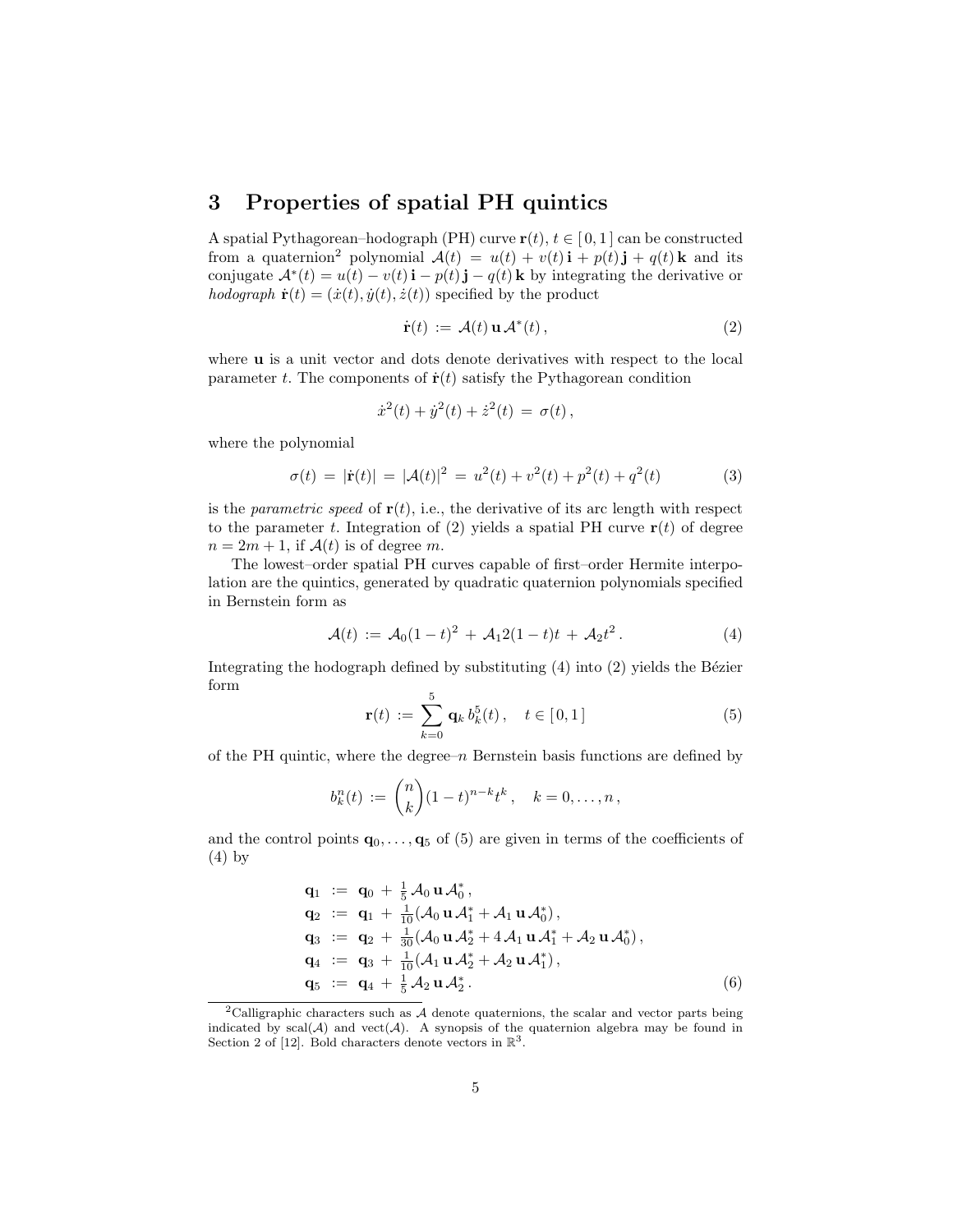A PH quintic is thus completely specified by the three quaternion coefficients  $\mathcal{A}_0$ ,  $\mathcal{A}_1$ ,  $\mathcal{A}_2$  and the initial control point  $\mathbf{q}_0$ . However, for any quaternion  $\mathcal{U} =$  $\exp(\theta \mathbf{u}) := \cos \theta + \sin \theta \mathbf{u}$  satisfying  $\mathcal{U} \mathbf{u} \mathcal{U}^* = \mathbf{u}$ , the quaternion polynomial  $\mathcal{B}(t) = \mathcal{A}(t)\mathcal{U}$  also generates the hodograph  $(2)$  — see [11]. Hence, one of the 12 degrees of freedom embodied in  $\mathcal{A}_0$ ,  $\mathcal{A}_1$ ,  $\mathcal{A}_2$  is redundant.

The parametric speed (3) of the PH quintic defined by (2) and (4) can be expressed as

$$
\sigma(t) = |\mathcal{A}(t)|^2 = \sum_{k=0}^4 \sigma_k b_k^4(t), \qquad (7)
$$

with the quartic Bernstein coefficients

$$
\sigma_0 := |\mathcal{A}_0|^2, \quad \sigma_1 = \frac{1}{2} (\mathcal{A}_0 \mathcal{A}_1^* + \mathcal{A}_1 \mathcal{A}_0^*), \n\sigma_2 := \frac{1}{6} (\mathcal{A}_0 \mathcal{A}_2^* + 4 |\mathcal{A}_1|^2 + \mathcal{A}_2 \mathcal{A}_0^*), \n\sigma_3 := \frac{1}{2} (\mathcal{A}_1 \mathcal{A}_2^* + \mathcal{A}_2 \mathcal{A}_1^*), \quad \sigma_4 = |\mathcal{A}_2|^2.
$$
\n(8)

Consequently, the total arc length of this PH quintic is given by

$$
L := \int_0^1 \sigma(t) dt = \frac{\sigma_0 + \sigma_1 + \sigma_2 + \sigma_3 + \sigma_4}{5}.
$$
 (9)

# 4 Local  $G^1$  scheme based on PH quintics with tension

The approach considered here is a local  $G<sup>1</sup>$  scheme, based on spatial PH quintics. Each segment  $u \in [u_j, u_{j+1}]$  of  $\mathbf{S}(u)$  is independently defined, and parameterized in terms of the local variable

$$
t := \frac{u - u_j}{u_{j+1} - u_j} \in [0, 1].
$$

Since the method is local in nature, it suffices to focus henceforth on the  $j$ –th spline segment. Denoting this segment by  $r(t)$ , and its end points and tangents  $\mathbf{p}_j$ ,  $\mathbf{p}_{j+1}$  and  $\mathbf{t}_j$ ,  $\mathbf{t}_{j+1}$  by  $\mathbf{p}_i$ ,  $\mathbf{p}_f$  and  $\mathbf{t}_i$ ,  $\mathbf{t}_f$  it must satisfy the local Hermite interpolation conditions

$$
\mathbf{r}(0) = \mathbf{p}_i, \quad \dot{\mathbf{r}}(0) = s^2 \lambda_i \mathbf{t}_i, \quad \text{and} \quad \mathbf{r}(1) = \mathbf{p}_f, \quad \dot{\mathbf{r}}(1) = s^2 \lambda_f \mathbf{t}_f, \tag{10}
$$

where  $\lambda_i$ ,  $\lambda_f$  and s are positive free parameters, and dots denote derivatives with respect to the local parameter  $t$ . Note that, without loss of generality, one can assume  $\lambda_i^2 + \lambda_f^2 = c$  for any positive constant c, so there are only two independent parameters in (10) that influence the shape of the local interpolant: the ratio  $\lambda_f/\lambda_i$  and the value s — the former determines the ratio of the initial and final parametric speeds of the PH quintic segment, while the latter controls their magnitudes. To make the scheme more automatic, a strategy is proposed in Section 6 below to fix a reasonable value for the ratio  $\lambda_f/\lambda_i$ , while s is used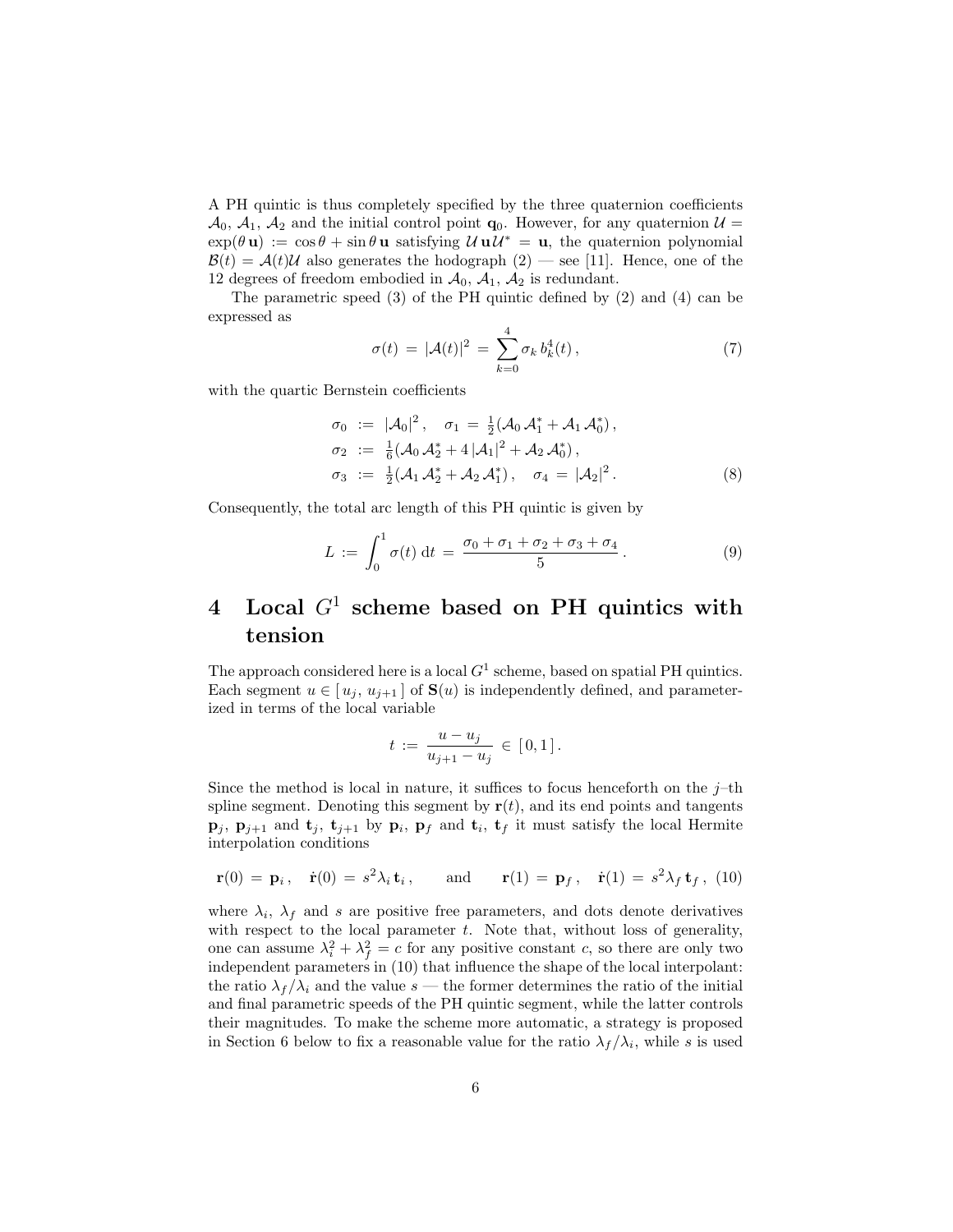as a free parameter that causes the interpolant to converge on the line segment joining  $\mathbf{p}_i$  and  $\mathbf{p}_f$  as  $s \to 0$ . In practice, an initial reasonable s value is selected, and it is reduced only when necessary to guarantee satisfaction of the prescribed shape–preserving criteria (see Section 6). For brevity, the quantities (1) for the generic j–th segment will henceforth be denoted by  $\Delta p$ ,  $N_i$ ,  $N_f$ , and  $\tau$ .

### 4.1 PH quintic Hermite interpolation

The interpolation conditions (10) are satisfied ([10, 12]) by choosing  $\mathbf{q}_0 = \mathbf{p}_i$ and specifying  $A_0$ ,  $A_1$ ,  $A_2$  in the form

$$
\mathcal{A}_0 := s \sqrt{\lambda_i} \mathcal{U}_0, \quad \mathcal{A}_1 := \tfrac{1}{4} \mathcal{D} - \tfrac{3}{4} s \left[ \sqrt{\lambda_i} \mathcal{U}_0 + \sqrt{\lambda_f} \mathcal{U}_2 \right], \quad \mathcal{A}_2 := s \sqrt{\lambda_f} \mathcal{U}_2,
$$
\n(11)

where the unit quaternions  $\mathcal{U}_0$ ,  $\mathcal{U}_2$  and non–unit quaternion  $\mathcal{D}$  satisfy the three (vector) equations

$$
\mathcal{U}_0 \mathbf{u} \mathcal{U}_0^* = \mathbf{t}_i, \qquad \mathcal{U}_2 \mathbf{u} \mathcal{U}_2^* = \mathbf{t}_f, \qquad \mathcal{D} \mathbf{u} \mathcal{D}^* = \mathbf{d}, \tag{12}
$$

with the vector d being defined by

$$
\mathbf{d} := 120 \Delta \mathbf{p} + s^2 \left[ 5 \sqrt{\lambda_i \lambda_f} \left( \mathcal{U}_0 \mathbf{u} \mathcal{U}_2^* + \mathcal{U}_2 \mathbf{u} \mathcal{U}_0^* \right) - 15 \left( \lambda_i \mathbf{t}_i + \lambda_f \mathbf{t}_f \right) \right]. \tag{13}
$$

The first two equations in (12) have solutions of the form

$$
\mathcal{U}_0 := \mathbf{n}_i \, \exp((\alpha - \frac{1}{2}\beta) \, \mathbf{u}), \qquad \mathcal{U}_2 := \mathbf{n}_f \, \exp((\alpha + \frac{1}{2}\beta) \, \mathbf{u}), \qquad (14)
$$

where  $\alpha$ ,  $\beta$  are free angular parameters, and

$$
\mathbf{n}_i := \frac{\mathbf{u} + \mathbf{t}_i}{|\mathbf{u} + \mathbf{t}_i|}, \qquad \mathbf{n}_f := \frac{\mathbf{u} + \mathbf{t}_f}{|\mathbf{u} + \mathbf{t}_f|}
$$
(15)

are the unit bisectors of **u**,  $\mathbf{t}_i$  and **u**,  $\mathbf{t}_f$ . As observed in [12], the free parameters  $\alpha$  and  $\beta$  can strongly influence the shape of the PH quintic Hermite interpolant. In this regard, it is interesting to note ([12]) that the arc length of the PH quintic Hermite interpolant depends only on  $\beta$ . Moreover, if  $\beta$  is fixed and an admissible arc length is thus determined, the appropriate selection of  $\alpha$  is often crucial to ensure a reasonable control polygon through equations (6) and  $(11)-(17)$ .

Since (as noted above), the coefficients  $A_0$ ,  $A_1$ ,  $A_2$  incorporate one redundant degree of freedom, one may assume without loss of generality that  $scal(\mathcal{D})=0$ , and the third equation in (12) then has the solution

$$
\mathcal{D} := \sqrt{|\mathbf{d}|} \, \mathbf{n} \,, \tag{16}
$$

with **n** being the unit bisector of **u** and a unit vector in the direction of  $\mathbf{d}$ , namely

$$
\mathbf{n} := \frac{\mathbf{u} + \mathbf{t}}{|\mathbf{u} + \mathbf{t}|}, \quad \text{where } \mathbf{t} := \frac{\mathbf{d}}{|\mathbf{d}|}. \tag{17}
$$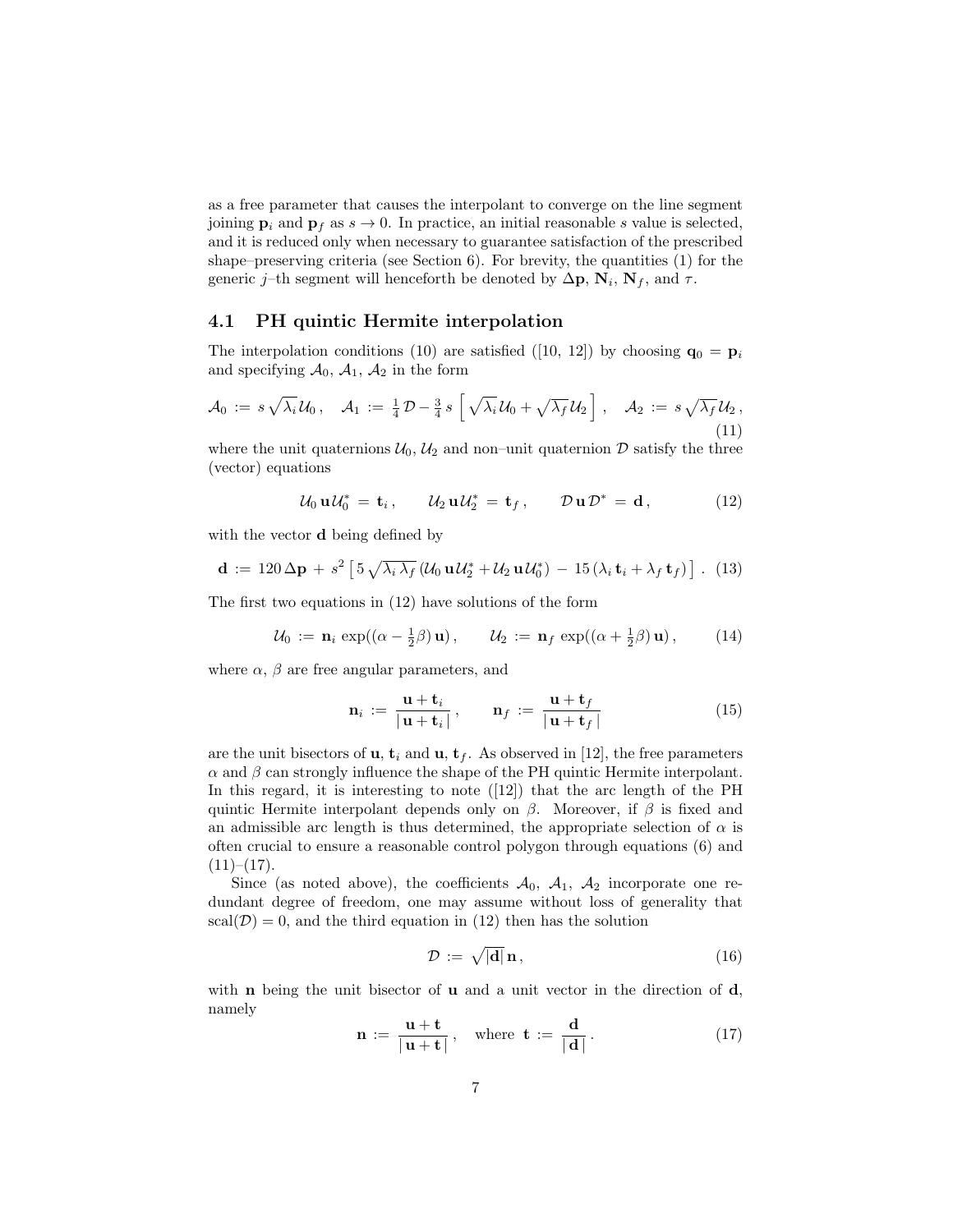For the asymptotic analysis developed in the following section, it will be convenient (see  $[12]$ ) to re–write the vector  $(13)$  as

$$
\mathbf{d} = \mathbf{d}^{(0)} + s^2 \mathbf{d}^{(2)}, \tag{18}
$$

.

where

$$
\mathbf{d}^{(0)} = 120 \Delta \mathbf{p}, \qquad \mathbf{d}^{(2)} = 10 \sqrt{\lambda_i \lambda_f} (\mathbf{e} \cos \beta + \mathbf{f} \sin \beta) - 15 (\lambda_i \mathbf{t}_i + \lambda_f \mathbf{t}_f),
$$
\n(19)

with the vectors **e** and **f** being defined as

$$
\mathbf{e} := \frac{(1+\mathbf{u}\cdot\mathbf{t}_f)\mathbf{t}_i + (1+\mathbf{u}\cdot\mathbf{t}_i)\mathbf{t}_f + (1-\mathbf{t}_i\cdot\mathbf{t}_f)\mathbf{u}}{|\mathbf{u}+\mathbf{t}_i||\mathbf{u}+\mathbf{t}_f|}, \ \mathbf{f} := \frac{(\mathbf{t}_f-\mathbf{t}_i)\times\mathbf{u}-\mathbf{t}_i\times\mathbf{t}_f}{|\mathbf{u}+\mathbf{t}_i||\mathbf{u}+\mathbf{t}_f|}
$$
(20)

#### 4.2 Local shape control

From the properties of the Bernstein basis, one can verify that the convexity criterion of Section 2 is locally satisfied if and only if

$$
[\mathbf{q}_1 - \mathbf{q}_0, \mathbf{q}_2 - \mathbf{q}_1, \mathbf{N}_i] > 0
$$
 and  $[\mathbf{q}_4 - \mathbf{q}_3, \mathbf{q}_5 - \mathbf{q}_4, \mathbf{N}_f] > 0.$  (21)

For the torsion criterion, we require that

$$
[\mathbf{q}_k - \mathbf{q}_{k-1}, \mathbf{q}_{k+1} - \mathbf{q}_k, \mathbf{q}_{k+2} - \mathbf{q}_{k+1}] \tau > 0 \quad k = 1, 2, 3, \quad \text{if } \tau \neq 0.
$$
 (22)

We recall (see, for example, [17, Example 7]) that the number of sign changes in the torsion of  $r(t)$  is bounded by the number of sign changes in the discrete torsion of its control polygon if there exists a (not necessarily orthogonal) strictly–convex projection of the control polygon onto some plane. However, this is not a problem for quintics. In fact, if the conditions (22) hold, it can be shown that a non–vanishing vector  $\bf{v}$  exists, such that the control polygon has a strictly convex projection onto the plane orthogonal to v. The following general result can be used to prove this fact.

**Proposition 1.** Let  $\mathbf{g}_1, \ldots, \mathbf{g}_5$  be vectors such that

$$
[g_i, g_{i+1}, g_{i+2}] > 0 \quad \text{for } i = 1, 2, 3. \tag{23}
$$

Then a vector **v** exists, such that

$$
[\mathbf{g}_i, \mathbf{g}_{i+1}, \mathbf{v}] > 0 \quad \text{for } i = 1, 2, 3, 4. \tag{24}
$$

**Proof**: For suitable positive constants  $\epsilon_1, \epsilon_2$  we define

$$
\mathbf{v} \, := \, \mathbf{g}_3 \, + \, \epsilon_1 \, \mathbf{g}_2 \times \mathbf{g}_3 \, + \, \epsilon_2 \, \mathbf{g}_3 \times \mathbf{g}_4 \, .
$$

Note that the second condition in (23) implies that  $g_2 \times g_3$  and  $g_3 \times g_4$  are linearly independent. Now by selecting  $\epsilon_1, \epsilon_2$  suitably small, the first and third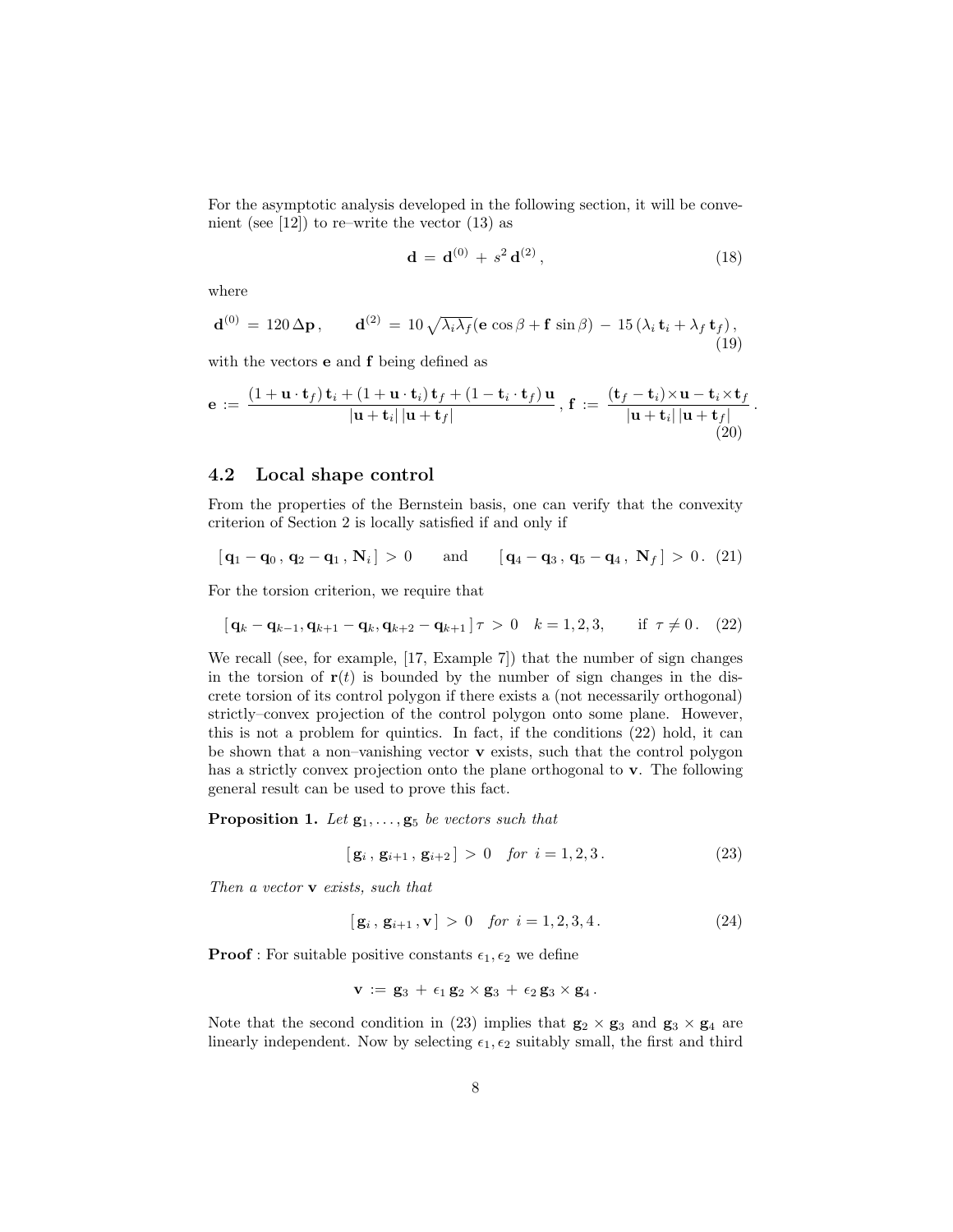conditions in (23) imply satisfaction of instances  $i = 1$  and  $i = 4$  of the inequalities (24). One can easily see that instances  $i = 2$  and  $i = 3$  are satisfied for any choice of the positive constants  $\epsilon_1, \epsilon_2$  if  $(g_2 \times g_3) \cdot (g_3 \times g_4) \geq 0$ . If this is not the case, their satisfaction is ensured by requiring the ratio  $\epsilon_1/\epsilon_2$  to satisfy the bounds

$$
\frac{|(\mathbf{g}_2 \times \mathbf{g}_3) \cdot (\mathbf{g}_3 \times \mathbf{g}_4)|}{|(\mathbf{g}_2 \times \mathbf{g}_3)|^2} \, < \, \frac{\epsilon_1}{\epsilon_2} \, < \, \frac{|(\mathbf{g}_3 \times \mathbf{g}_4)|^2}{|(\mathbf{g}_2 \times \mathbf{g}_3) \cdot (\mathbf{g}_3 \times \mathbf{g}_4)|} \, ,
$$

which are admissible due to the Cauchy–Schwartz inequality and the linear independence of  $g_2 \times g_3$  and  $g_3 \times g_4$ . Hence, **v** can always be chosen such that conditions (24) hold.  $\blacksquare$ 

### 4.3 The CC criterion

The CC (cubic–cubic) criterion was introduced in [12] as a simple means of choosing the free angles  $\alpha$ ,  $\beta$  using analytic data–dependent expressions that generally produce interpolants of good shape quality. The approximation order of this approach has recently been analyzed in greater detail in [27]. The method ensures that the PH quintic interpolant to given first–order Hermite data coincides with the "ordinary" cubic interpolant when it is a PH curve, and may be briefly summarized as follows (for complete details, see<sup>3</sup> [12]). First, the angle  $\beta$  is uniquely determined by solving the vector equation

$$
\mathbf{e} \cos \beta + \mathbf{f} \sin \beta = \frac{1}{s^2 \sqrt{\lambda_i \lambda_f}} \mathbf{w}_h, \qquad (25)
$$

where **e** and **f** are the vectors defined in (20), which belong to the plane  $\Pi$ orthogonal to  $\mathbf{t}_f - \mathbf{t}_i$  (see [12]), and  $\mathbf{w}_h$  is a suitable scaling<sup>4</sup> of the projection of the vector

$$
\mathbf{w} := 3\Delta \mathbf{p} - s^2 (\lambda_i \mathbf{t}_i + \lambda_f \mathbf{t}_f)
$$
 (26)

onto the plane Π. To analyze the asymptotic behavior of the CC criterion, it is convenient to introduce the right–handed system of mutually orthogonal unit vectors

$$
\mathbf{g}^- := \frac{\mathbf{t}_f - \mathbf{t}_i}{|\mathbf{t}_f - \mathbf{t}_i|}, \quad \mathbf{g}^+ := \frac{\mathbf{t}_i + \mathbf{t}_f}{|\mathbf{t}_i + \mathbf{t}_f|}, \quad \hat{\mathbf{g}} := \frac{\mathbf{t}_i \times \mathbf{t}_f}{|\mathbf{t}_i \times \mathbf{t}_f|}, \quad (27)
$$

which is well–defined for non–planar data. The vector on the right in  $(25)$  can then be written as

$$
\frac{1}{s^2 \sqrt{\lambda_i \lambda_f}} \mathbf{w}_h := \frac{|\mathbf{t}_i \times \mathbf{t}_f|}{\sqrt{(\mathbf{w}_p \cdot \mathbf{g}^+)^2 |\mathbf{t}_i \times \mathbf{t}_f|^2 + (\mathbf{w}_p \cdot \hat{\mathbf{g}})^2 |\mathbf{t}_i + \mathbf{t}_f|^2}} \mathbf{w}_p, \qquad (28)
$$

where

$$
\mathbf{w}_p := \mathbf{w} - (\mathbf{w} \cdot \mathbf{g}^-) \mathbf{g}^-.
$$
 (29)

<sup>&</sup>lt;sup>3</sup>Note however that the analysis in [12] is made under the assumption  $\mathbf{u} = \mathbf{t}_i$ .

<sup>&</sup>lt;sup>4</sup>This scaling is necessary because, as  $\beta$  varies, the vector on the left in (25) describes an ellipse in the plane  $\Pi.$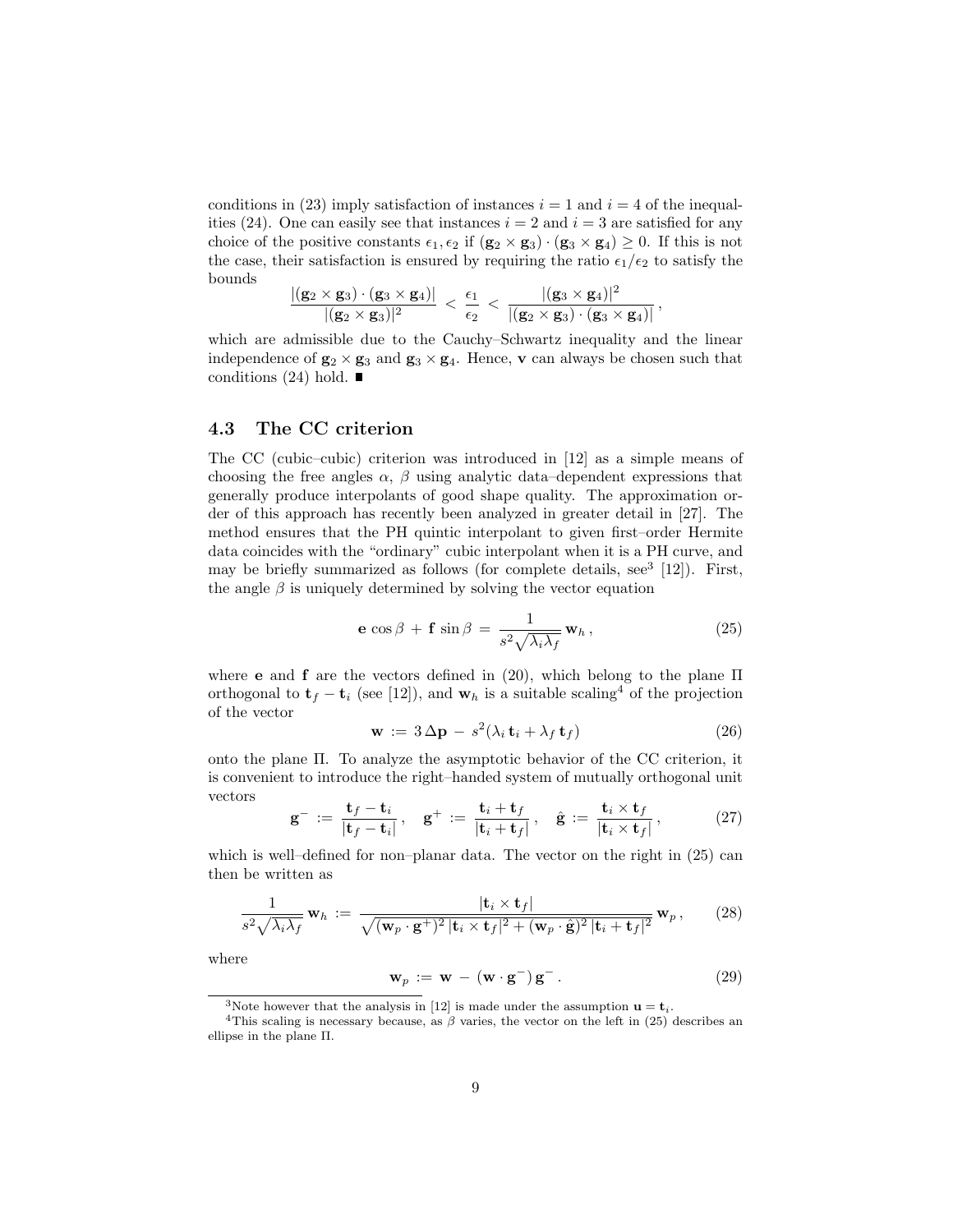The CC criterion ([12]) proceeds by first determining a value for  $\beta$ , and then identifying a corresponding  $\alpha$  value from the conditions

$$
\tan \alpha = \frac{a \tan \frac{1}{2}\beta - b}{c + d \tan \frac{1}{2}\beta}, \qquad (c + d \tan \frac{1}{2}\beta) \cos \alpha + (a \tan \frac{1}{2}\beta - b) \sin \alpha > 0,
$$
\n(30)

where

$$
\begin{cases}\n a := (\sqrt{\lambda_i} \mathbf{n}_i - \sqrt{\lambda_f} \mathbf{n}_f) \cdot \mathbf{n}, & b := (\sqrt{\lambda_i} (\mathbf{u} \times \mathbf{n}_i) + \sqrt{\lambda_f} (\mathbf{u} \times \mathbf{n}_f)) \cdot \mathbf{n}, \\
 c := (\sqrt{\lambda_i} \mathbf{n}_i + \sqrt{\lambda_f} \mathbf{n}_f) \cdot \mathbf{n}, & d := (\sqrt{\lambda_i} (\mathbf{u} \times \mathbf{n}_i) - \sqrt{\lambda_f} (\mathbf{u} \times \mathbf{n}_f)) \cdot \mathbf{n}.\n\end{cases}
$$
\n(31)

Since the conditions (30) depend only on  $\tan \frac{1}{2}\beta$  one may assume, without loss of generality, that

$$
\cos\frac{1}{2}\beta > 0. \tag{32}
$$

In the following section we first show that it is possible to select the free angles  $\alpha, \beta$  so as to produce a shape–preserving interpolant when the tension parameter s is sufficiently small, and we then also prove that the CC criterion produces PH quintic spline interpolants which are asymptotically shape– preserving, in the sense specified in Section 2.

### 5 Asymptotic analysis

#### 5.1 Asymptotic existence of shape–preserving interpolants

Based on the above results, the behavior of the local control polygon  $\mathbf{q}_0, \ldots, \mathbf{q}_5$ is now studied as the tension parameter introduced in (10) satisfies  $s \to 0$ , beginning with the following preliminary result.

**Proposition 2.** The total arc length (9) of the PH quintic segment  $\mathbf{r}(t)$ ,  $t \in$  $[0,1]$  satisfies  $L \to |\Delta \mathbf{p}|$  as  $s \to 0$ , regardless of the values of the free parameters  $\alpha$  and  $\beta$ .

*Proof.* From  $(11)$ ,  $(14)$ , and  $(16)$ , the total arc length  $(9)$  can be expressed as

$$
L = \frac{|\mathbf{d}| + 5 s^2 \left[ 6 - \sqrt{\lambda_i \lambda_f} \left( \mathcal{U}_0 \mathcal{U}_2^* + \mathcal{U}_2 \mathcal{U}_0^* \right) \right]}{120}, \qquad (33)
$$

where  $|\mathbf{d}| \rightarrow 120 |\Delta \mathbf{p}|$  as  $s \rightarrow 0$  from (13).

To obtain a more detailed analysis of the limit behavior of the curve as the tension parameter tends to zero, the directions of the control polygon legs  $\mathbf{q}_k - \mathbf{q}_{k-1}$  for  $k = 1, \ldots, 5$  must be investigated as  $s \to 0$ . For this purpose the analysis may be simplified, without loss of generality, by assuming that

$$
\mathbf{u} = \frac{\Delta \mathbf{p}}{|\Delta \mathbf{p}|}.
$$
 (34)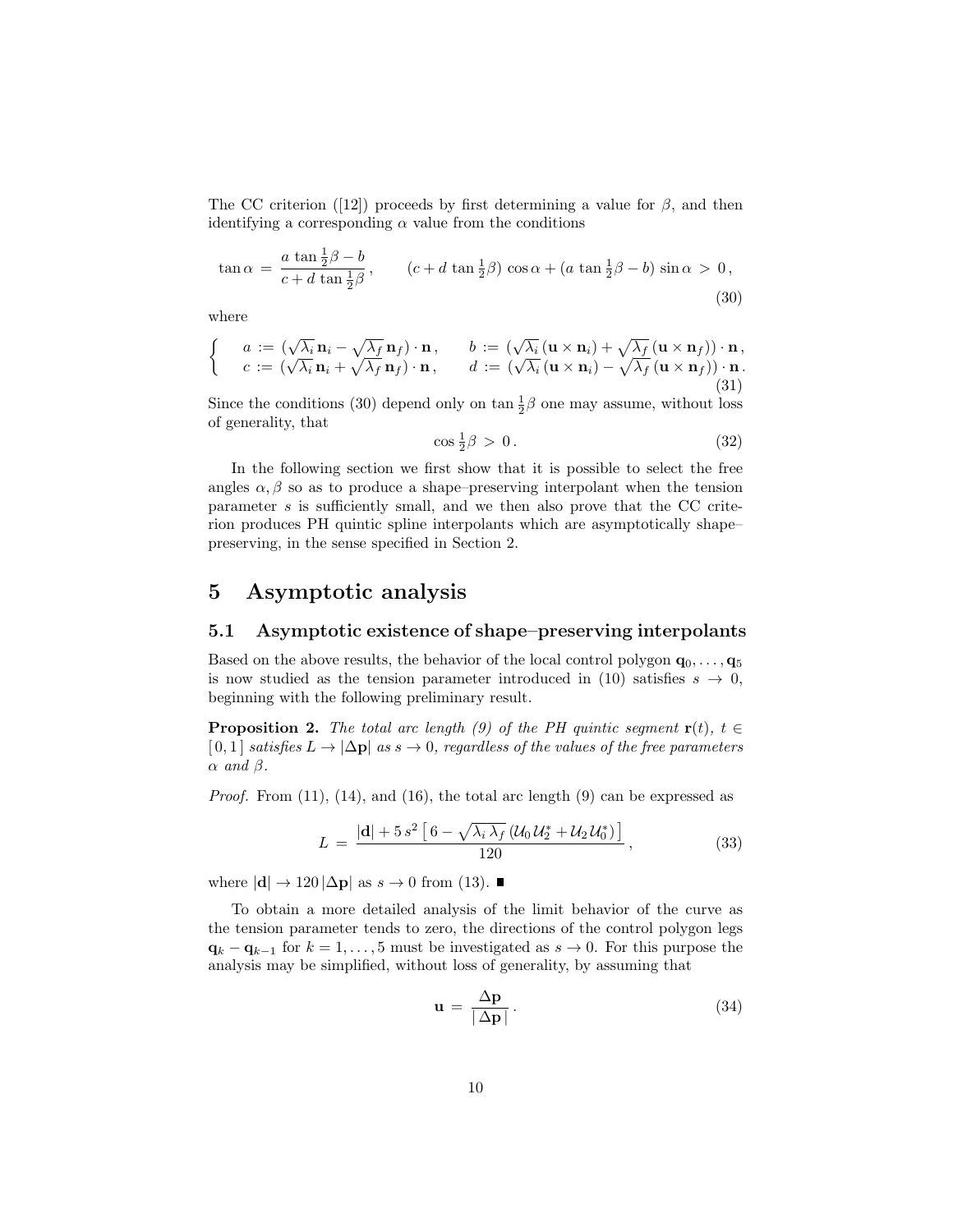For brevity, the angles  $\phi_0, \phi_2 \in (-\pi, \pi]$  defined by

$$
\phi_0 := \alpha - \frac{1}{2}\beta, \qquad \phi_2 := \alpha + \frac{1}{2}\beta,
$$
\n(35)

are introduced. Writing

$$
\mathcal{U}_0(\phi_0) = (u_i(\phi_0), \mathbf{u}_i(\phi_0)) \quad \text{and} \quad \mathcal{U}_2(\phi_2) = (u_f(\phi_2), \mathbf{u}_f(\phi_2)), \quad (36)
$$

it follows from (1), (14), (15), and (34) that

$$
\mathbf{u}_{i}(\phi_{0}) = [(\mathbf{u} + \mathbf{t}_{i}) \cos \phi_{0} + |\mathbf{u} \times \mathbf{t}_{i}| \mathbf{N}_{i} \sin \phi_{0}]/|\mathbf{u} + \mathbf{t}_{i}|,\n\mathbf{u}_{f}(\phi_{2}) = [(\mathbf{u} + \mathbf{t}_{f}) \cos \phi_{2} + |\mathbf{u} \times \mathbf{t}_{f}| \mathbf{N}_{f} \sin \phi_{2}]/|\mathbf{u} + \mathbf{t}_{f}|.
$$
\n(37)

Now the expression (18) for d implies that the quaternion (16) is of the form

$$
\mathcal{D} = \sqrt{120 |\Delta \mathbf{p}|} \mathbf{u} + O(s^2). \tag{38}
$$

Consequently, we have

$$
\mathcal{A}_0 = s\sqrt{\lambda_i} \mathcal{U}_0, \quad \mathcal{A}_1 = \mathcal{A}_1^{(0)} + s \mathcal{A}_1^{(1)} + O(s^2), \quad \mathcal{A}_2 = s\sqrt{\lambda_f} \mathcal{U}_2, \quad (39)
$$

where

$$
\mathcal{A}_1^{(0)} := \frac{1}{2} \sqrt{30 |\Delta \mathbf{p}|} \mathbf{u}, \quad \mathcal{A}_1^{(1)} := -\frac{3}{4} \left( \sqrt{\lambda_i} \mathcal{U}_0 + \sqrt{\lambda_f} \mathcal{U}_2 \right), \tag{40}
$$

and hence

$$
\mathcal{A}_0 \mathbf{u} \mathcal{A}_1^* = \sqrt{\lambda_i} \left[ s \mathcal{U}_0 \mathbf{u} \mathcal{A}_1^{(0)*} + s^2 \mathcal{U}_0 \mathbf{u} \mathcal{A}_1^{(1)*} + O(s^3) \right],
$$
  
\n
$$
\mathcal{A}_1 \mathbf{u} \mathcal{A}_1^* = \mathcal{A}_1^{(0)} \mathbf{u} \mathcal{A}_1^{(0)*} + s \left( \mathcal{A}_1^{(0)} \mathbf{u} \mathcal{A}_1^{(1)*} + \mathcal{A}_1^{(1)} \mathbf{u} \mathcal{A}_1^{(0)*} \right) + O(s^2),
$$
  
\n
$$
\mathcal{A}_1 \mathbf{u} \mathcal{A}_2^* = \sqrt{\lambda_f} \left[ s \mathcal{A}_1^{(0)} \mathbf{u} \mathcal{U}_2^* + s^2 \mathcal{A}_1^{(1)} \mathbf{u} \mathcal{U}_2^* + O(s^3) \right],
$$
\n(41)

where

$$
U_0 \mathbf{u} \mathcal{A}_1^{(0)*} = \frac{1}{2} \sqrt{30 |\Delta \mathbf{p}|} (u_i(\phi_0), \mathbf{u}_i(\phi_0)),
$$
  

$$
\mathcal{A}_1^{(0)} \mathbf{u} \mathcal{A}_1^{(0)*} = \frac{15}{2} |\Delta \mathbf{p}| \mathbf{u},
$$
  

$$
\mathcal{A}_1^{(0)} \mathbf{u} \mathcal{U}_2^* = \frac{1}{2} \sqrt{30 |\Delta \mathbf{p}|} (u_f(\phi_2), \mathbf{u}_f(\phi_2)).
$$

The control points (6) can then be expressed as

$$
\mathbf{q}_{1} - \mathbf{q}_{0} = \frac{1}{5} s^{2} \lambda_{i} \mathbf{t}_{i},
$$
\n
$$
\mathbf{q}_{2} - \mathbf{q}_{1} = \frac{1}{10} \sqrt{\lambda_{i}} \left[ \sqrt{30 |\Delta \mathbf{p}|} \mathbf{u}_{i}(\phi_{0}) s + 2 \operatorname{vect}(\mathcal{U}_{0} \mathbf{u} \mathcal{A}_{1}^{(1)*}) s^{2} + O(s^{3}) \right],
$$
\n
$$
\mathbf{q}_{3} - \mathbf{q}_{2} = \frac{1}{30} \left[ 30 |\Delta \mathbf{p}| \mathbf{u} + 8 \operatorname{vect}(\mathcal{A}_{1}^{(0)} \mathbf{u} \mathcal{A}_{1}^{(1)*}) s + O(s^{2}) \right],
$$
\n
$$
\mathbf{q}_{4} - \mathbf{q}_{3} = \frac{1}{10} \sqrt{\lambda_{f}} \left[ \sqrt{30 |\Delta \mathbf{p}|} \mathbf{u}_{f}(\phi_{2}) s + 2 \operatorname{vect}(\mathcal{U}_{2} \mathbf{u} \mathcal{A}_{1}^{(1)*}) s^{2} + O(s^{3}) \right],
$$
\n
$$
\mathbf{q}_{5} - \mathbf{q}_{4} = \frac{1}{5} s^{2} \lambda_{f} \mathbf{t}_{f}.
$$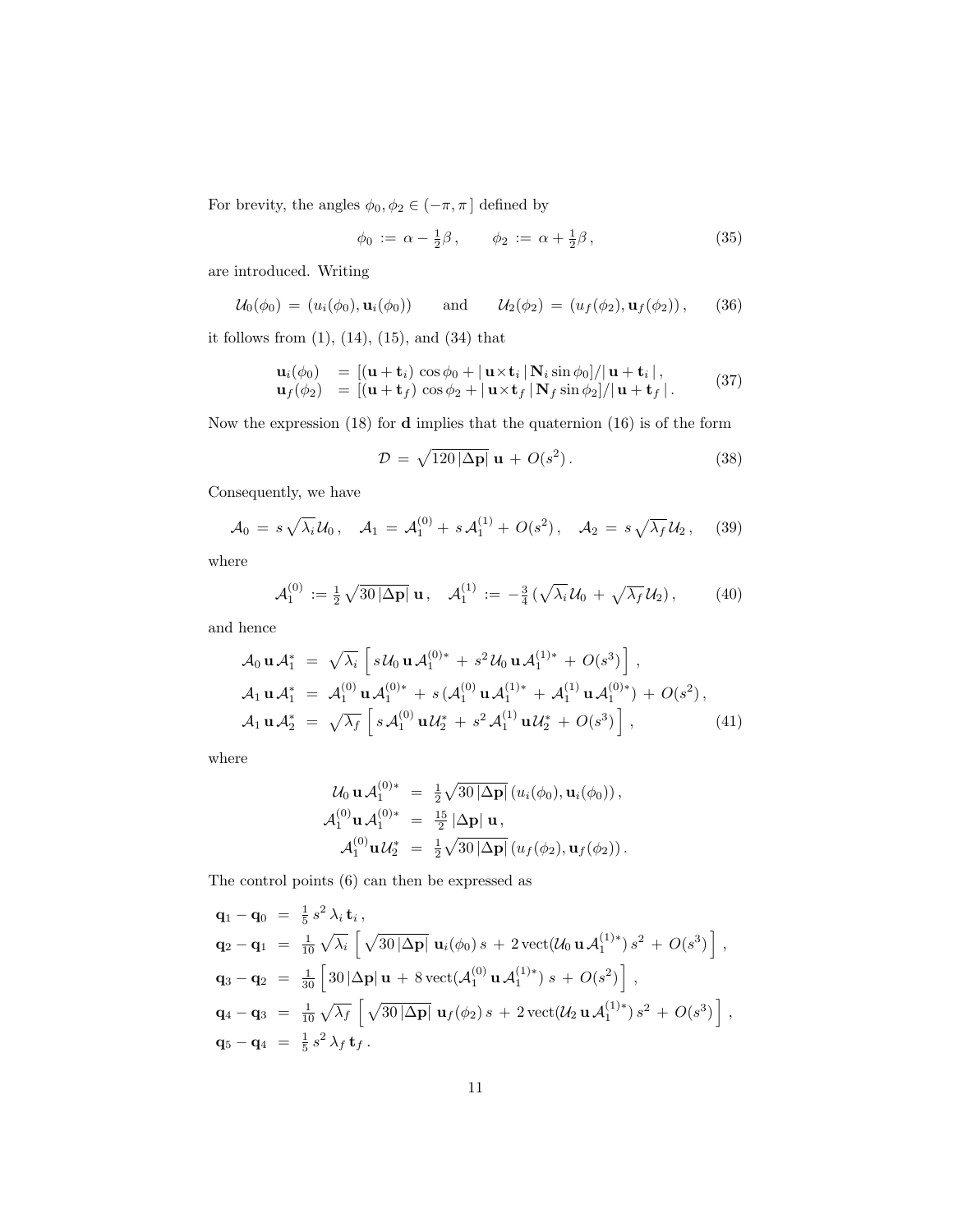Consequently, for any given vector  $\mathbf{v}$ , we obtain the following expansions

$$
\begin{aligned}\n\left[\mathbf{q}_{1}-\mathbf{q}_{0},\mathbf{q}_{2}-\mathbf{q}_{1},\mathbf{v}\right] &= \frac{1}{50} \sqrt{30 \,\lambda_{i} \, |\Delta \mathbf{p}|} \,\lambda_{i} \left[\mathbf{t}_{i},\mathbf{u}_{i}(\phi_{0}),\mathbf{v}\right] s^{3} + O(s^{4}), \\
\left[\mathbf{q}_{2}-\mathbf{q}_{1},\mathbf{q}_{3}-\mathbf{q}_{2},\mathbf{v}\right] &= \frac{1}{10} \sqrt{30 \,\lambda_{i} \, |\Delta \mathbf{p}|} \, |\Delta \mathbf{p}| \left[\mathbf{u}_{i}(\phi_{0}),\mathbf{u},\mathbf{v}\right] s + O(s^{2}), \\
\left[\mathbf{q}_{3}-\mathbf{q}_{2},\mathbf{q}_{4}-\mathbf{q}_{3},\mathbf{v}\right] &= \frac{1}{10} \sqrt{30 \,\lambda_{f} \, |\Delta \mathbf{p}|} \, |\Delta \mathbf{p}| \left[\mathbf{u},\mathbf{u}_{f}(\phi_{2}),\mathbf{v}\right] s + O(s^{2}), \\
\left[\mathbf{q}_{4}-\mathbf{q}_{3},\mathbf{q}_{5}-\mathbf{q}_{4},\mathbf{v}\right] &= \frac{1}{50} \sqrt{30 \,\lambda_{f} \, |\Delta \mathbf{p}|} \,\lambda_{f} \left[\mathbf{u}_{f}(\phi_{2}),\mathbf{t}_{f},\mathbf{v}\right] s^{3} + O(s^{4}) \, (42)\n\end{aligned}
$$

Now from (15) and (36), we obtain

$$
[\mathbf{t}_i, \mathbf{u}_i(\phi_0), \mathbf{N}_i] = \frac{|\mathbf{u} \times \mathbf{t}_i|}{|\mathbf{u} + \mathbf{t}_i|} \cos \phi_0, \qquad [\mathbf{u}_f(\phi_2), \mathbf{t}_f, \mathbf{N}_f] = \frac{|\mathbf{u} \times \mathbf{t}_f|}{|\mathbf{u} + \mathbf{t}_f|} \cos \phi_2,
$$
\n(43)

which are both positive quantities under the assumption  $\phi_0, \phi_2 \in (-\frac{1}{2}\pi, +\frac{1}{2}\pi)$ . Using these expressions with the choices  $\mathbf{v} = \mathbf{N}_i$  and  $\mathbf{v} = \mathbf{N}_f$  in the first and last expansions in (42), respectively, one may verify that for  $\phi_0, \phi_2 \in (-\frac{1}{2}\pi, +\frac{1}{2}\pi)$ the two inequalities (21) are satisfied asymptotically.

Consider now the conditions under which the inequalities (22) hold asymptotically. From (6), we obtain

$$
\begin{aligned}\n\left[\mathbf{q}_{1}-\mathbf{q}_{0},\mathbf{q}_{2}-\mathbf{q}_{1},\mathbf{q}_{3}-\mathbf{q}_{2}\right] &= \frac{\sqrt{30}}{50} \left(\lambda_{i} |\Delta \mathbf{p}| \right)^{3/2} \left[\mathbf{t}_{i},\mathbf{u}_{i}(\phi_{0}),\mathbf{u}\right] s^{3} + O(s^{4}), \\
\left[\mathbf{q}_{2}-\mathbf{q}_{1},\mathbf{q}_{3}-\mathbf{q}_{2},\mathbf{q}_{4}-\mathbf{q}_{3}\right] &= \frac{3}{10} \sqrt{\lambda_{i} \lambda_{f}} |\Delta \mathbf{p}|^{2} \left[\mathbf{u}_{i}(\phi_{0}),\mathbf{u},\mathbf{u}_{f}(\phi_{2})\right] s^{2} + O(s^{3}), \\
\left[\mathbf{q}_{3}-\mathbf{q}_{2},\mathbf{q}_{4}-\mathbf{q}_{3},\mathbf{q}_{5}-\mathbf{q}_{4}\right] &= \frac{\sqrt{30}}{50} \left(\lambda_{f} |\Delta \mathbf{p}| \right)^{3/2} \left[\mathbf{u},\mathbf{u}_{f}(\phi_{2}),\mathbf{t}_{f}\right] s^{3} + O(s^{4}),\n\end{aligned}
$$

where, setting

$$
\delta := |\mathbf{t}_i \times \mathbf{u}| |\mathbf{u} \times \mathbf{t}_f| (\mathbf{N}_i \cdot \mathbf{N}_f) = (\mathbf{t}_i \times \mathbf{u}) \cdot (\mathbf{u} \times \mathbf{t}_f), \tag{45}
$$

we have

$$
[\mathbf{t}_i, \mathbf{u}_i(\phi_0), \mathbf{u}] = -\frac{|\mathbf{u} \times \mathbf{t}_i|^2}{|\mathbf{u} + \mathbf{t}_i|} \sin \phi_0,
$$
  

$$
[\mathbf{u}_i(\phi_0), \mathbf{u}, \mathbf{u}_f(\phi_2)] = \frac{\tau \cos \beta - \delta \sin \beta}{|\mathbf{u} + \mathbf{t}_i| |\mathbf{u} + \mathbf{t}_f|},
$$
  

$$
[\mathbf{u}, \mathbf{u}_f(\phi_2), \mathbf{t}_f] = \frac{|\mathbf{u} \times \mathbf{t}_f|^2}{|\mathbf{u} + \mathbf{t}_f|} \sin \phi_2.
$$
 (46)

Consequently, the inequalities in (22) hold asymptotically if  $\phi_0$ ,  $\phi_2$  satisfy the conditions

$$
\tau \sin \phi_0 < 0 \,, \quad \frac{\delta}{\tau} \sin \beta < \cos \beta \,, \quad \tau \sin \phi_2 > 0 \,. \tag{47}
$$

Considering also Proposition 1, the above results may be summarized as follows.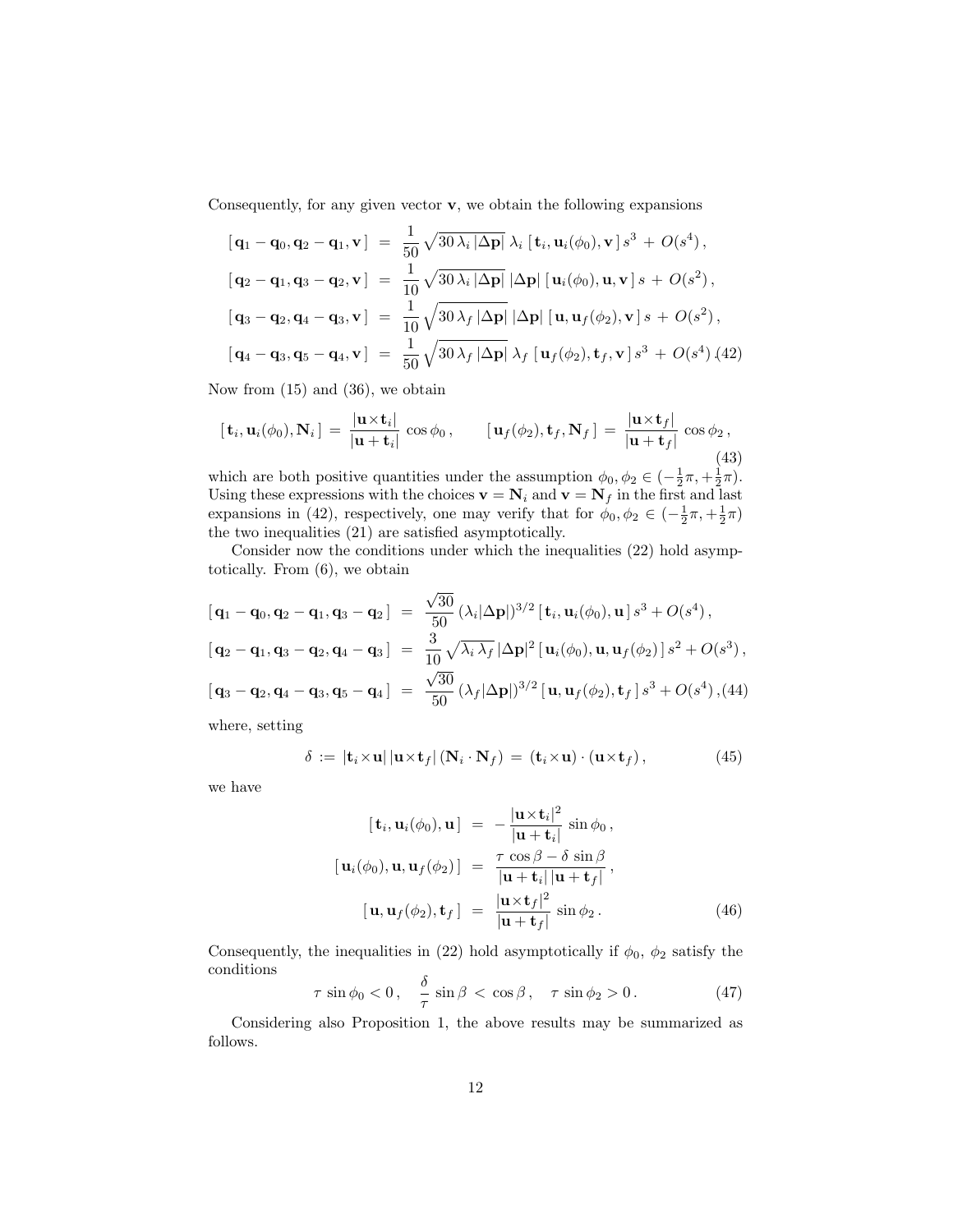Proposition 3. If the PH quintic spline segments are defined by selecting in each case the angles  $\phi_0, \phi_2 \in (-\frac{1}{2}\pi, +\frac{1}{2}\pi)$  such that the inequalities in (47) hold, then  $\mathbf{r}(t)$  asymptotically satisfies the shape–preserving criteria specified in Section 2.

Thus we can conclude that if  $\phi_0, \phi_2 \in (-\frac{1}{2}\pi, +\frac{1}{2}\pi)$  are non-zero, of appropriate sign, and sufficiently small magnitude, the inequalities in (47) are satisfied. Hence, the admissibility region for such  $\phi_0, \phi_2$  is non–empty. The following remark completes the present results.

**Remark 1.** If  $\tau \neq 0$ , the choice  $\phi_0 = \phi_2 = 0$  is not admissible. This can be seen as follows. If  $\phi_0 = \phi_2 = 0$ , one must consider higher-order terms to evaluate the asymptotic sign of the first and last expressions on the left in  $(44)$ . Since, in this case,  $U_0 = \mathbf{u}_i(0) = \mathbf{n}_i$  and  $U_2 = \mathbf{u}_f(0) = \mathbf{n}_f$ , we have

$$
\mathcal{A}_1^{(1)}\,=\,-\tfrac{3}{4}(\mathbf{n}_i+\mathbf{n}_f)\,,
$$

and consequently

$$
vect(\mathcal{U}_0 \mathbf{u} \mathcal{A}_1^{(1)*}) = -\frac{3}{4}(\mathbf{t}_i + \mathbf{e}), \qquad vect(\mathcal{A}_1^{(0)} \mathbf{u} \mathcal{A}_1^{(1)*}) = -\frac{3}{4} \sqrt{30 |\Delta \mathbf{p}|} (\mathbf{n}_i + \mathbf{n}_f).
$$

Using the expression for  $e$  in (20), we then obtain

$$
\frac{1}{\tau} [\mathbf{q}_1 - \mathbf{q}_0, \mathbf{q}_2 - \mathbf{q}_1, \mathbf{q}_3 - \mathbf{q}_2] = -\frac{3|\Delta \mathbf{p}| s^4}{50 |\mathbf{u} + \mathbf{t}_i| |\mathbf{u} + \mathbf{t}_f|} (1 - \frac{1}{4}(1 + \mathbf{u} \cdot \mathbf{t}_i)) + O(s^5),
$$
  

$$
\frac{1}{\tau} [\mathbf{q}_3 - \mathbf{q}_2, \mathbf{q}_4 - \mathbf{q}_3, \mathbf{q}_5 - \mathbf{q}_4] = -\frac{3|\Delta \mathbf{p}| s^4}{50 |\mathbf{u} + \mathbf{t}_i| |\mathbf{u} + \mathbf{t}_f|} (1 - \frac{1}{4}(1 + \mathbf{u} \cdot \mathbf{t}_f)) + O(s^5).
$$

Since the highest order term of both these expressions is negative, the choice  $\phi_0 = \phi_2 = 0$  is inadmissible when  $\tau \neq 0$  if the torsion constraint introduced in Section 2 is required. In fact, since the signs of  $\tau(u_j^+)$  and of  $\tau(u_{j+1}^-)$  are the same as those of  $[q_1 - q_0, q_2 - q_1, q_3 - q_2]$  and  $[q_3 - q_2, q_4 - q_3, q_5 - q_4]$ , respectively, they are evidently asymptotically incorrect.

#### 5.2 Asymptotic behaviour of the CC criterion

We first observe that

$$
\lim_{s \to 0} \frac{\mathbf{w}_h}{s^2 \sqrt{\lambda_i \lambda_f}} = \frac{|\mathbf{t}_i \times \mathbf{t}_f|}{\sqrt{(\mathbf{u} \cdot \mathbf{g}^+)^2 |\mathbf{t}_i \times \mathbf{t}_f|^2 + (\mathbf{u} \cdot \hat{\mathbf{g}})^2 |\mathbf{t}_i + \mathbf{t}_f|^2}} \left[ \mathbf{u} - (\mathbf{u} \cdot \mathbf{g}^-) \mathbf{g}^- \right],\tag{48}
$$

with the assumption that  $\mathbf{u} = \Delta \mathbf{p}/|\Delta \mathbf{p}|$ . Setting  $\beta_L := \lim_{s\to 0} \beta$ , we consider the expressions for  $\sin \beta_L$  and  $\cos \beta_L$  satisfying (25) in this limit, i.e., when the right–hand side of (25) is the limit vector given by (48). Since (25) defines a relation between vectors in the plane Π, and we assume that  $\mathbf{t}_i \neq \pm \mathbf{t}_f$ , we can reduce (25) to the two scalar equations

$$
\tau \cos \beta_L + (1 + g_l + g_r + g_c) \sin \beta_L = \mu \tau / (1 - g_c), (1 + g_l + g_r + g_c) \cos \beta_L - \tau \sin \beta_L = \mu (g_l + g_r) / 2,
$$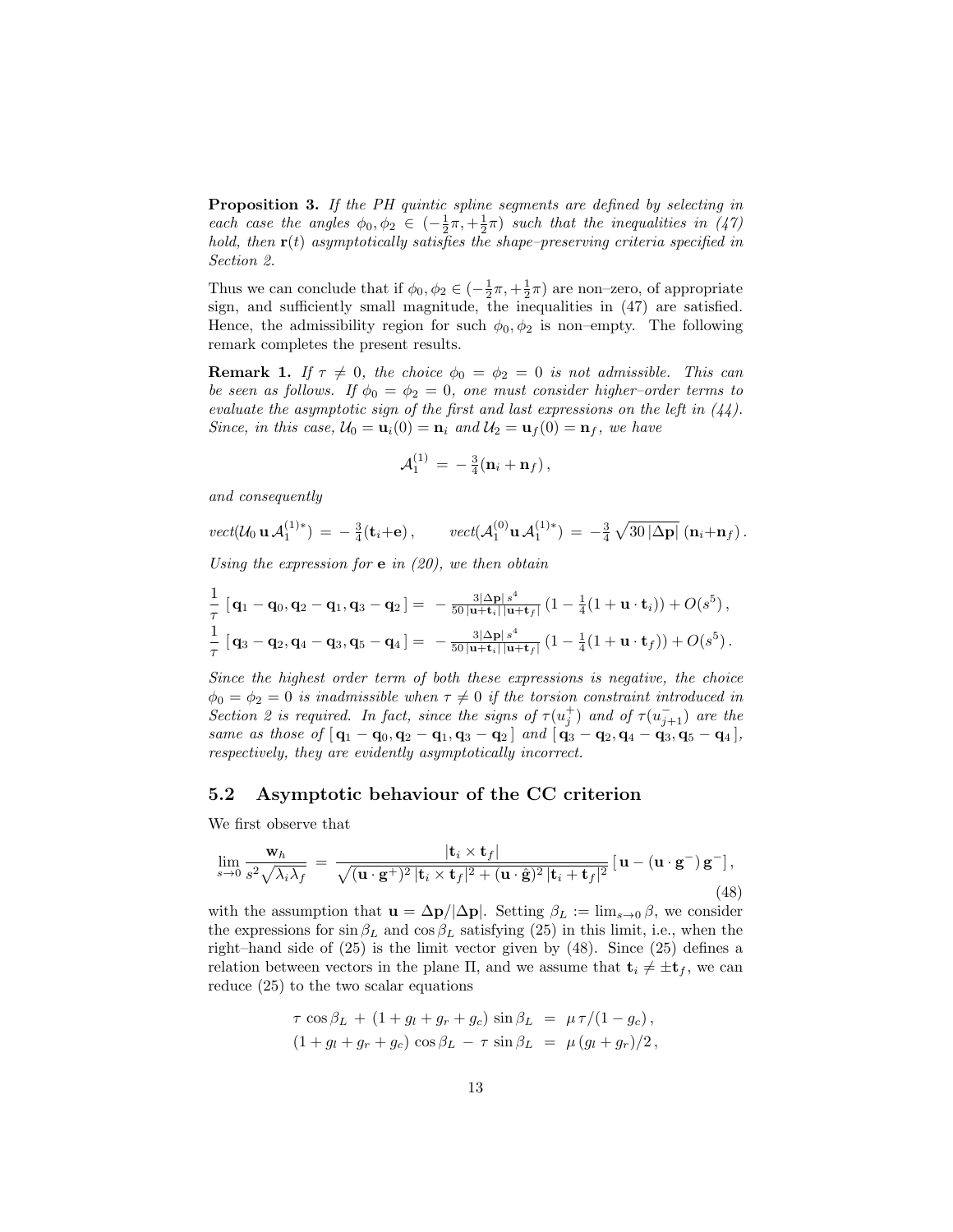by considering  $(\mathbf{e} \cos \beta + \mathbf{f} \sin \beta) \cdot (\mathbf{t}_i \times \mathbf{t}_f)$  and  $(\mathbf{e} \cos \beta + \mathbf{f} \sin \beta) \cdot (\mathbf{t}_i + \mathbf{t}_f)$ , respectively, where  $\mu$  is an immaterial positive value, and we introduce the notations

$$
g_l := \mathbf{t}_i \cdot \mathbf{u}, \quad g_r := \mathbf{t}_f \cdot \mathbf{u}, \quad g_c := \mathbf{t}_i \cdot \mathbf{t}_f. \tag{49}
$$

Consequently, we have

$$
\sin \beta_L = \frac{S}{\sqrt{S^2 + C^2}}, \quad \cos \beta_L = \frac{C}{\sqrt{S^2 + C^2}}, \tag{50}
$$

where

$$
S := \tau \, \frac{(1+g_c)(2+g_l+g_r)}{2(1-g_c)}, \quad C := \frac{\tau^2}{1-g_c} + \frac{g_l+g_r}{2} \left(1+g_c+g_l+g_r\right). \tag{51}
$$

This implies that

$$
\tau \, \sin \beta_L \, > \, 0 \, ,
$$

i.e., the sign of  $\sin \beta_L$  is the same as that of the discrete torsion. Furthermore, under the mild assumption

$$
g_l + g_r = (\mathbf{t}_i + \mathbf{t}_f) \cdot \mathbf{u} > 0 \tag{52}
$$

on the data, we also have

$$
\cos \beta_L > 0. \tag{53}
$$

Now with the choice (34) the unit vector **n** in (17) tends to **u** as  $s \to 0$ , and writing  $\alpha_L = \lim_{s\to 0} \alpha$ , from (30) and (31) we obtain

$$
\tan \alpha_L = \rho \tan \frac{1}{2}\beta, \qquad (54)
$$

where

$$
\rho := \lim_{s \to 0} \frac{a}{c} = \frac{\sqrt{\lambda_i} (\mathbf{n}_i \cdot \mathbf{u}) - \sqrt{\lambda_f} (\mathbf{n}_f \cdot \mathbf{u})}{\sqrt{\lambda_i} (\mathbf{n}_i \cdot \mathbf{u}) + \sqrt{\lambda_f} (\mathbf{n}_f \cdot \mathbf{u})},
$$

and  $|\rho| < 1$  since (15) implies that  $\mathbf{n}_i \cdot \mathbf{u} > 0$  and  $\mathbf{n}_f \cdot \mathbf{u} > 0$ . Note that, in the limit  $s \to 0$ , the inequality on the right of (30) implies that

$$
\cos \alpha_L > 0, \tag{55}
$$

since the coefficients  $b$  and  $d$  both tend to zero. Thus, considering also (54), this inequality can be written as

$$
c_L \cos \alpha_L \left(1 + \rho^2 \tan^2 \frac{1}{2} \beta_L \right) > 0,
$$

where  $c<sub>L</sub>$  is the positive limit value of c introduced in (31). To show that, in the limit  $s \to 0$ , the CC criterion yields a PH quintic interpolant whose torsion sign agrees with that of  $\tau$ , we first prove the following proposition.

**Proposition 4.** Setting  $\phi_{0,L} := \alpha_L - \frac{1}{2}\beta_L$ ,  $\phi_{2,L} := \alpha_L + \frac{1}{2}\beta_L$ , we have

$$
\sin \phi_{0,L} \sin \phi_{2,L} < 0 \,, \tag{56}
$$

with

$$
\tau \sin \phi_{0,L} < 0. \tag{57}
$$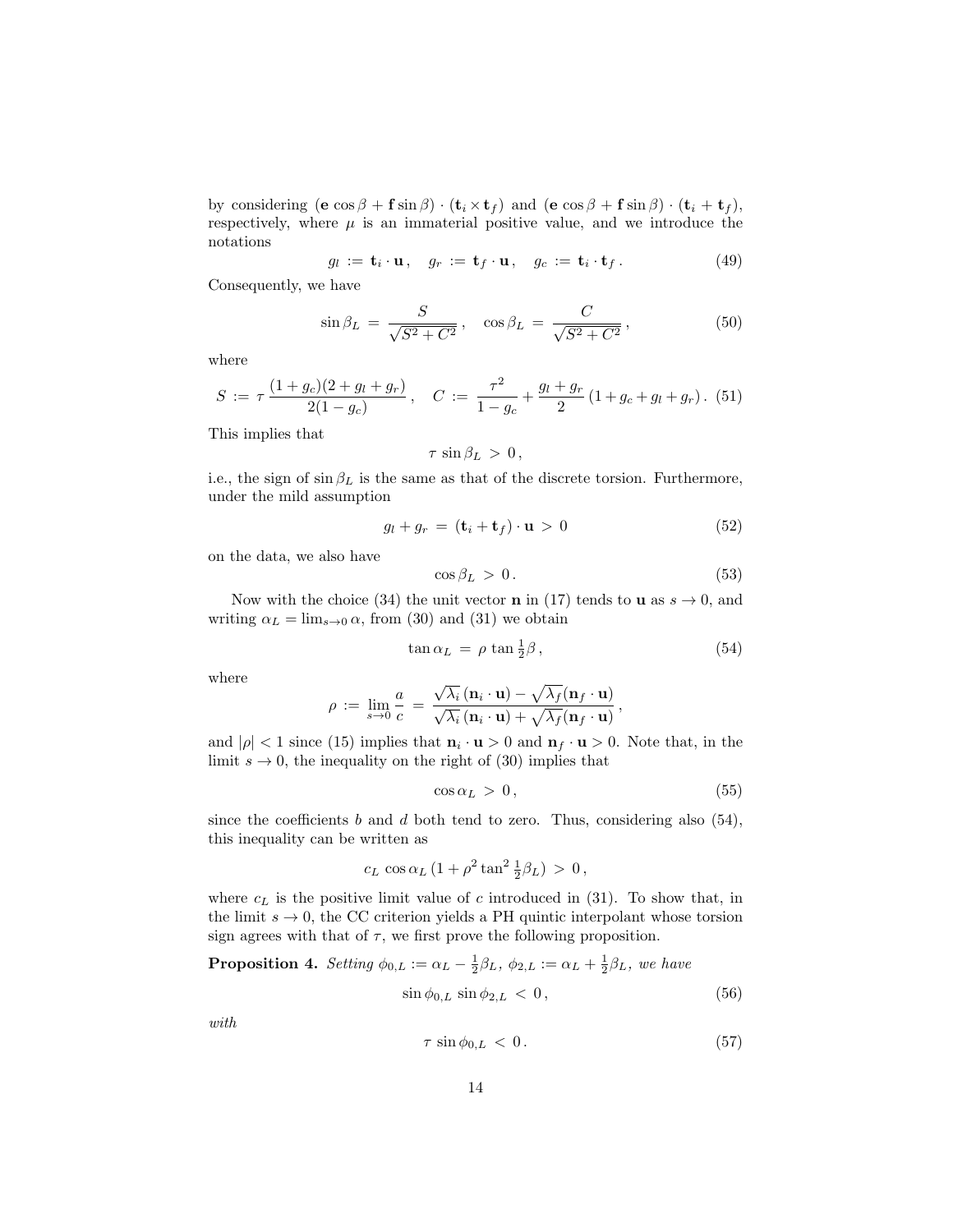Proof : By standard trigonometric addition formulae, it follows that condition (56) holds if and only if  $|\cos \alpha_L \sin \frac{1}{2} \beta_L| > |\sin \alpha_L \cos \frac{1}{2} \beta_L|$ , i.e.,

$$
\tan^2 \alpha_L \, < \, \tan^2 \frac{1}{2} \beta_L \, ,
$$

which is certainly true, since the absolute value of  $\rho$  in (54) is less than one. In order to verify that (57) also holds, we use (54) to write

$$
\tau \sin \phi_{0,L} = \tau \left( \sin \alpha_L \cos \frac{1}{2} \beta_L - \cos \alpha_L \sin \frac{1}{2} \beta_L \right) = \gamma \sin \frac{1}{2} \beta_L (\rho - 1) \cos \alpha_L,
$$

which verifies (57) since  $|\rho| < 1$ ,  $\cos \alpha_L > 0$ ,  $\gamma \sin \beta_L > 0$ , and  $\sin \beta_L \sin \frac{1}{2}\beta_L > 0$ (as  $\cos \frac{1}{2}\beta_L > 0$ ).

This proposition indicates that, in the limit  $s \to 0$ , the first and third inequalities in (47) are satisfied. Now considering (50), the second inequality in (47) implies asymptotically that

$$
C > \frac{\delta}{\tau} S, \tag{58}
$$

where C and S are defined in  $(51)$ . The following proposition proves that this inequality is satisfied, at least under the assumption (52) and that

$$
g_c = \mathbf{t}_i \cdot \mathbf{t}_f > 0. \tag{59}
$$

Proposition 5. If the data satisfy the conditions (52) and (59), the inequality (58) holds.

**Proof**: For brevity we use the notations introduced in  $(49)$ . Then S can be written as

$$
S = \tau \left[ \frac{1+g_l+g_c+g_r}{1-g_c} - \frac{g_l+g_r}{2} \right],
$$

and noting that the scalar  $\delta$  introduced in (45) is such that  $\delta = g_l g_r - g_c$ , with some algebra one can obtain

$$
C - \frac{\delta}{\tau} S = \frac{\tau^2}{1 - g_c} + \frac{g_l + g_r}{2} (1 + g_l)(1 + g_r) - \frac{(g_l g_r - g_c)(1 + g_l + g_r + g_c)}{1 - g_c}.
$$

Since  $g_l + g_r > 0$  and  $g_l, g_r, g_c$  are all of absolute value less than 1 for space data, then (58) clearly holds if  $g_l g_r - g_c \leq 0$ . On the other hand, if  $g_l g_r - g_c > 0$ , we have  $1 + g_l + g_r + g_c < (1 + g_l)(1 + g_r)$ , and thus

$$
C - \frac{\delta}{\tau} S > \frac{\tau^2}{1 - g_c} + \left[ \frac{g_l + g_r}{2} - \frac{(g_l g_r - g_c)}{1 - g_c} \right] (1 + g_l)(1 + g_c)
$$
  
= 
$$
\frac{\tau^2}{1 - g_c} + \frac{(g_l + g_r - 2g_l g_r) + g_c(2 - g_l - g_r)}{2(1 - g_c)} (1 + g_l)(1 + g_c).
$$

Thus, using (59) and the fact that  $g_l + g_r > 2g_l g_r$  and  $g_l + g_r < 2$  (since (52) holds and  $g_l$ ,  $g_r$  are of absolute value less than 1), we see that the inequality  $(58)$  holds.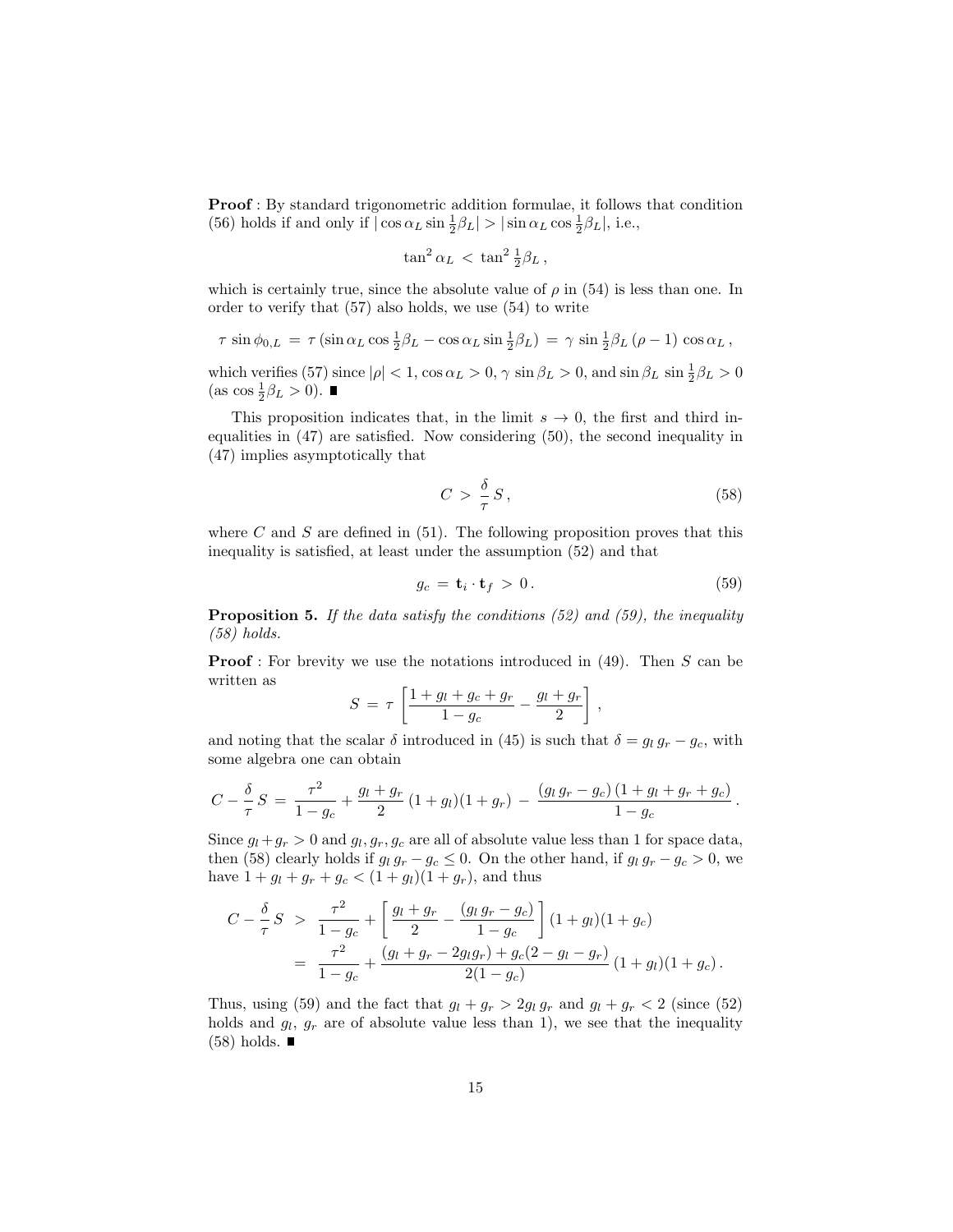Finally, note that the CC criterion also ensures satisfaction of the prescribed end–point convexity constraints, i.e., the positivity of both  $\cos \phi_{0,L}$  and  $\cos \phi_{2,L}$ . Using standard trigonometric formulae, these conditions are equivalent to  $\cos \alpha_L \cos \frac{1}{2}\beta_L$  being positive and greater than  $|\sin \alpha_L \sin \frac{1}{2}\beta_L|$ . Satisfaction of the first requirement is guaranteed by (32) and (55). Furthermore, (53) and (54) ensure that  $|\tan \alpha_L \tan \frac{1}{2}\beta_L| < 1$ , since  $\tan \alpha_L = \rho \tan \frac{1}{2}\beta_L$  with  $|\rho| < 1$ and  $\tan^2 \frac{1}{2}\beta_L = (1 - \cos \beta_L)/(\tilde{1} + \cos \beta_L)$  with  $\cos \beta_L > 0$ , and this immediately implies that  $\cos \alpha_L \cos \frac{1}{2}\beta_L > |\sin \alpha_L \sin \frac{1}{2}\beta_L|.$ 

The key points of the preceding asymptotic analysis may be summarized as follows.

Proposition 6. If, in each spline segment, sufficiently small tension parameters are used and the two free angular parameters are selected using the CC criterion, then  $-$  under the assumption that the data for each segment satisfy  $(52)$  and  $(59)$  — the hypothesis of Proposition 3 holds, and the resulting  $G<sup>1</sup>$  PH quintic spline Hermite interpolant is shape–preserving in the sense specified in Section 2.

### 6 Numerical examples

The implementation of the above procedures is now illustrated through some computed examples. For cases in which the given data are sampled from a smooth analytic curve  $\mathbf{c}(u), u \in [a, b]$  — i.e.,  $\mathbf{p}_j = \mathbf{c}(u_j)$  and  $\mathbf{t}_j = \mathbf{c}'(u_j)/|\mathbf{c}'(u_j)|$ for  $j = 0, \ldots, N$  — the spline knots are set equal to the parameter values  $u_0, \ldots, u_N$  of the data points. In all other cases, they are assigned using the standard chord–length parameterization, namely  $u_0 = 0$  and  $u_{i+1} = u_i +$  $|\Delta \mathbf{p}_j|/(|\Delta \mathbf{p}_0| + \cdots + |\Delta \mathbf{p}_{N-1}|)$  for  $j = 0, \ldots, N-1$ . Also, when the data are sampled from an analytic curve  $c(u)$ , the positive parameters  $\lambda_i$  and  $\lambda_f$  for the  $j$ -th spline segment are fixed as

$$
\lambda_i = (u_{j+1} - u_j) | \mathbf{c}'(u_j) |, \qquad \lambda_f = (u_{j+1} - u_j) | \mathbf{c}'(u_{j+1}) |.
$$
 (60)

Note that this choice implies the normalization

$$
\lambda_i^2 + \lambda_f^2 = (u_{j+1} - u_j)^2 \left( |\mathbf{c}'(u_j)|^2 + |\mathbf{c}'(u_{j+1})|^2 \right),
$$

while the shape parameter  $\lambda_f/\lambda_i$  is set equal to the ratio  $|\mathbf{c}'(u_{j+1})|/|\mathbf{c}'(u_j)|$ .

When the data are not sampled from an analytic curve, the parameter values

$$
\lambda_i = \lambda_f = u_{j+1} - u_j \tag{61}
$$

are used, corresponding to the normalization  $\lambda_i^2 + \lambda_f^2 = 2(u_{j+1} - u_j)^2$ , and the shape parameter  $\lambda_f/\lambda_i$  is set equal to 1. These choices, together with the assignment of spline knots using the chord–length parameterization, amount to regarding the parameter  $u$  as an (approximate) arc length. Furthermore, the tension parameter s is always initially set equal to 1, and is reduced (as little as possible) only when necessary to guarantee satisfaction of the prescribed shape– preserving criteria. Note that, if the tension parameter is equal to 1 in all the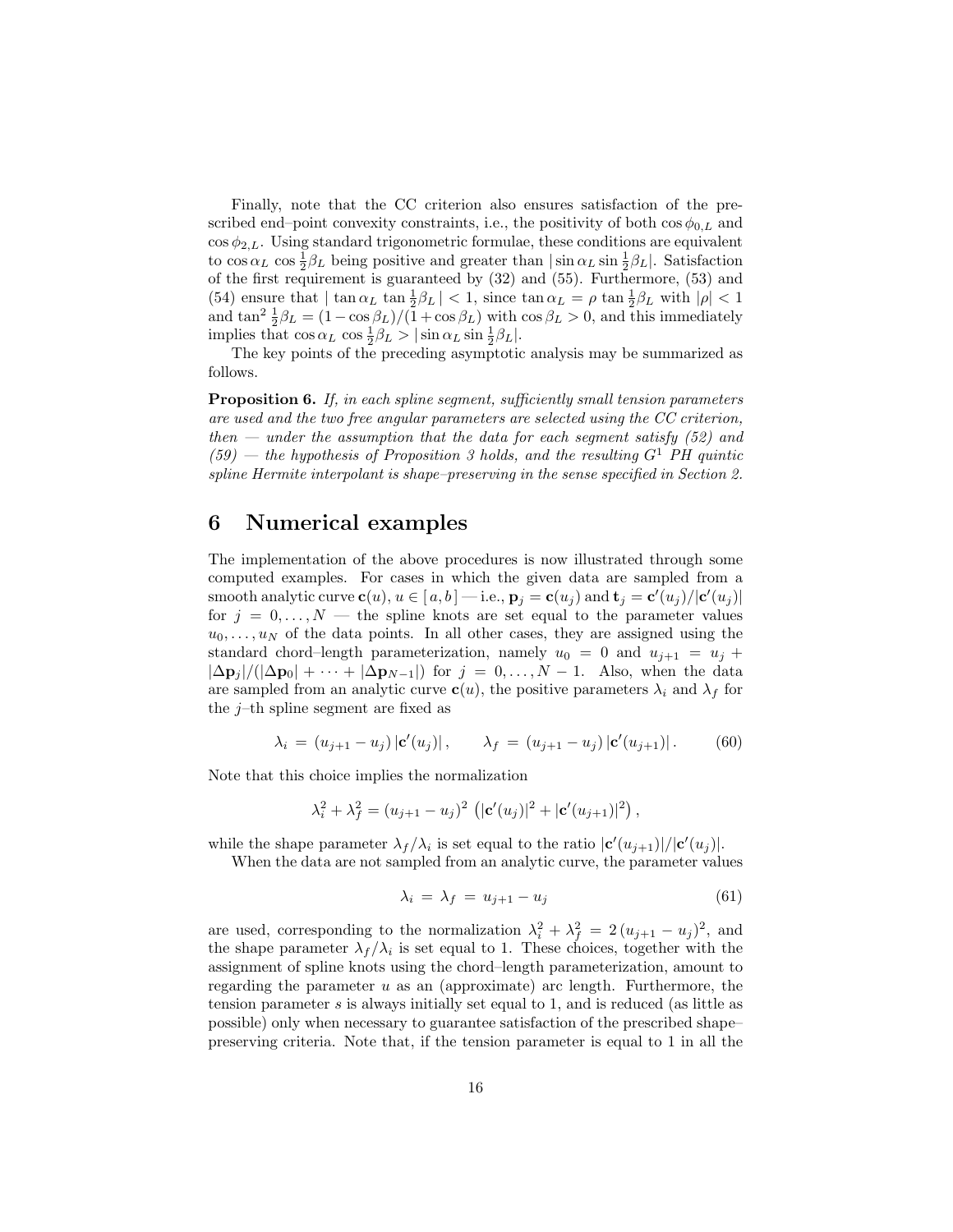spline segments, both strategies used to select the parameters  $\lambda_i$ ,  $\lambda_f$  ensure that the PH spline interpolant is  $C<sup>1</sup>$ . Specifically, when unit tension parameters are used, we have  $\mathbf{S}'(u_j) = \mathbf{c}'(u_j)$  with the first strategy, and  $\mathbf{S}'(u_j) = \mathbf{t}_j$  with the second, for  $j = 0, \ldots, N$ .

For completeness we also mention that, in the experiments, the choice (34) is always used for the unit vector  $\bf{u}$  in the representation (2). This is immaterial when the CC is adopted  $([27])$ , but is important if the angles  $(35)$  are set equal to constant values (e.g., zero), independent of the data. Since the convexity criterion of Section 2 is satisfied in all the experiments described below, the accompanying figures focus on displaying the spline interpolant and its associated torsion plot.

The first example is concerned with non–uniformly sampled data from a circular helix  $\mathbf{c}(u) = (\cos u, \sin u, \frac{1}{2}u), u \in [0, 4\pi],$  which has constant torsion equal to  $1/\sqrt{5} \approx 0.45$ . It is evident in Fig. 1 that, when  $\alpha$  and  $\beta$  are set to zero, the resulting PH spline curve does not satisfy the shape–preserving constraints, since in the seventh segment the sign of the torsion is not everywhere the same as that of the discrete torsion. Note that, according to Remark 1, this defect cannot be remedied by reducing the segment tension parameter if we fix  $\alpha = \beta = 0$ . If, instead, the CC criterion is used to define  $\alpha$ ,  $\beta$  the shapepreserving constraints are satisfied even without any reduction of the tension parameter, and the resulting spline curve also exhibits better overall shape see Fig. 2.

In the second example, the interpolation points are from a benchmark test for shape–preserving spline interpolation, proposed in  $[20]$  — see Remark 2 below for the unit tangents. The data specify a symmetric closed curve, with three collinear points and also several coplanar points. Comparing Fig. 3 and Fig. 4, we observe that the PH quintic spline constructed using the CC criterion satisfies the shape–preserving constraints, but the torsion constraint is violated in some segments if it is constructed by setting  $\alpha$  and  $\beta$  to zero (again, no tension is used in this example). Note also that the range of variation of the torsion is reduced when the CC criterion is used, and that the "back" of the chair can be made less rounded by a reduction of the tension parameters in the first and last spline segments, if desired. A further point of interest concerning this example is that, for the four segments corresponding to coplanar data, the PH spline segments are precisely planar, when both the choice  $\alpha = \beta = 0$  and the CC criterion is used (in fact, the CC criterion yields  $\alpha = \beta = 0$  for these segments — see Section 4.3).

The third example is concerned with a single PH quintic segment that interpolates (see case  $#3$  in [12]) the data

$$
\mathbf{p}_{i} = (0, 0, 0), \quad \mathbf{t}_{i} = \mathbf{v}_{i}/|\mathbf{v}_{i}|, \quad \mathbf{v}_{i} = (0.4, -1.5, -1.2), \n\mathbf{p}_{f} = (1, 1, 1), \quad \mathbf{t}_{f} = \mathbf{v}_{f}/|\mathbf{v}_{f}|, \quad \mathbf{v}_{f} = (-1.2, -0.6, -1.2).
$$
\n(62)

Note that, in this case, condition (52) is not satisfied. For this example, the choice  $\alpha = \beta = 0$  clearly does not satisfy the torsion constraint, as seen in Fig. 5, and this remains true as s is reduced. For the CC criterion without tension, the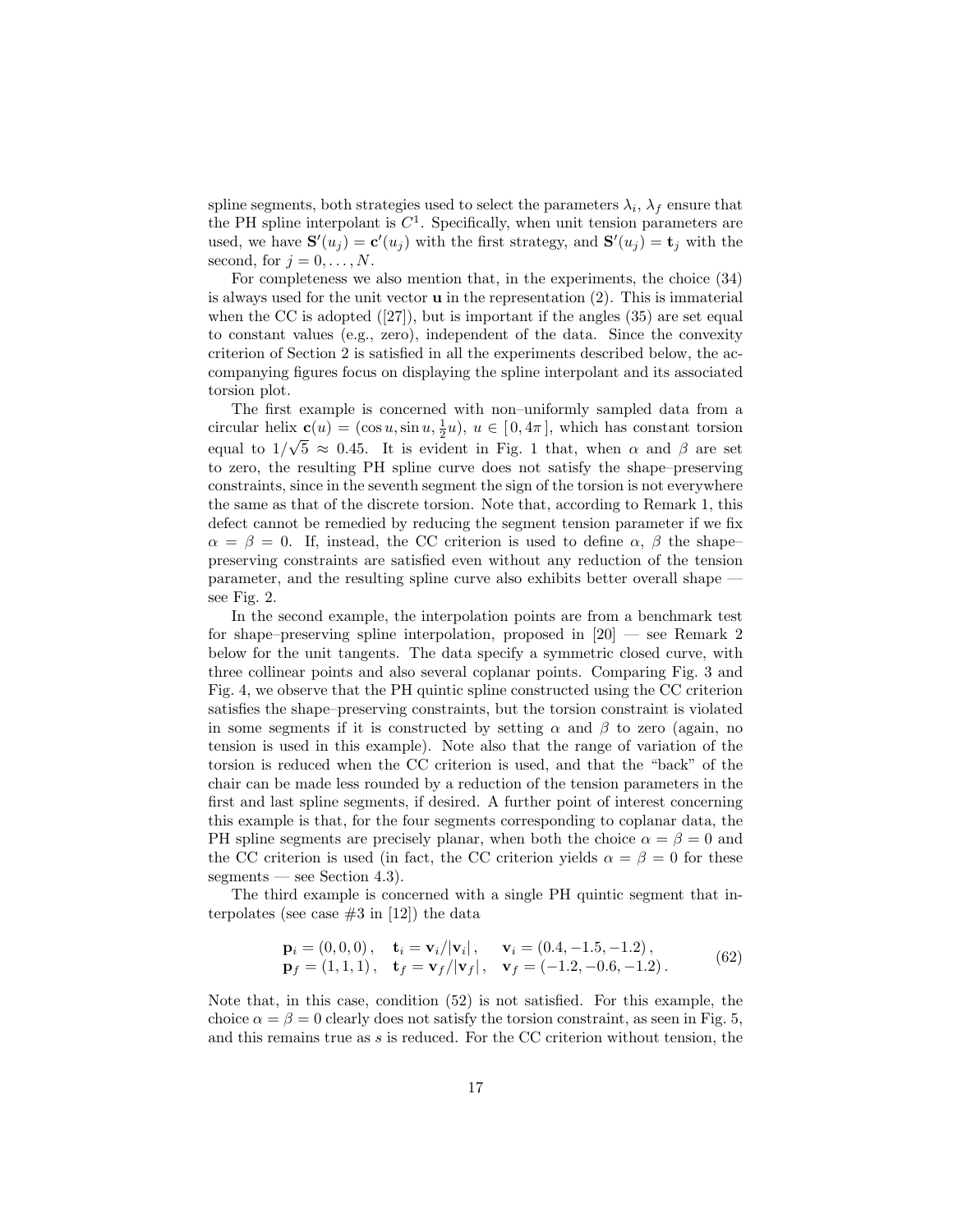

Figure 1: Example 1: Data defined by non-uniform sampling of a circular helix. The PH quintic spline is constructed by setting  $\alpha = \beta = 0$  and  $s = 1$  in each segment. Left: the resulting PH quintic spline curve (red) together with the given interpolation points and unit tangents (green). Right: the torsion of the PH quintic spline curve (green) and the sign of the discrete torsion (blue).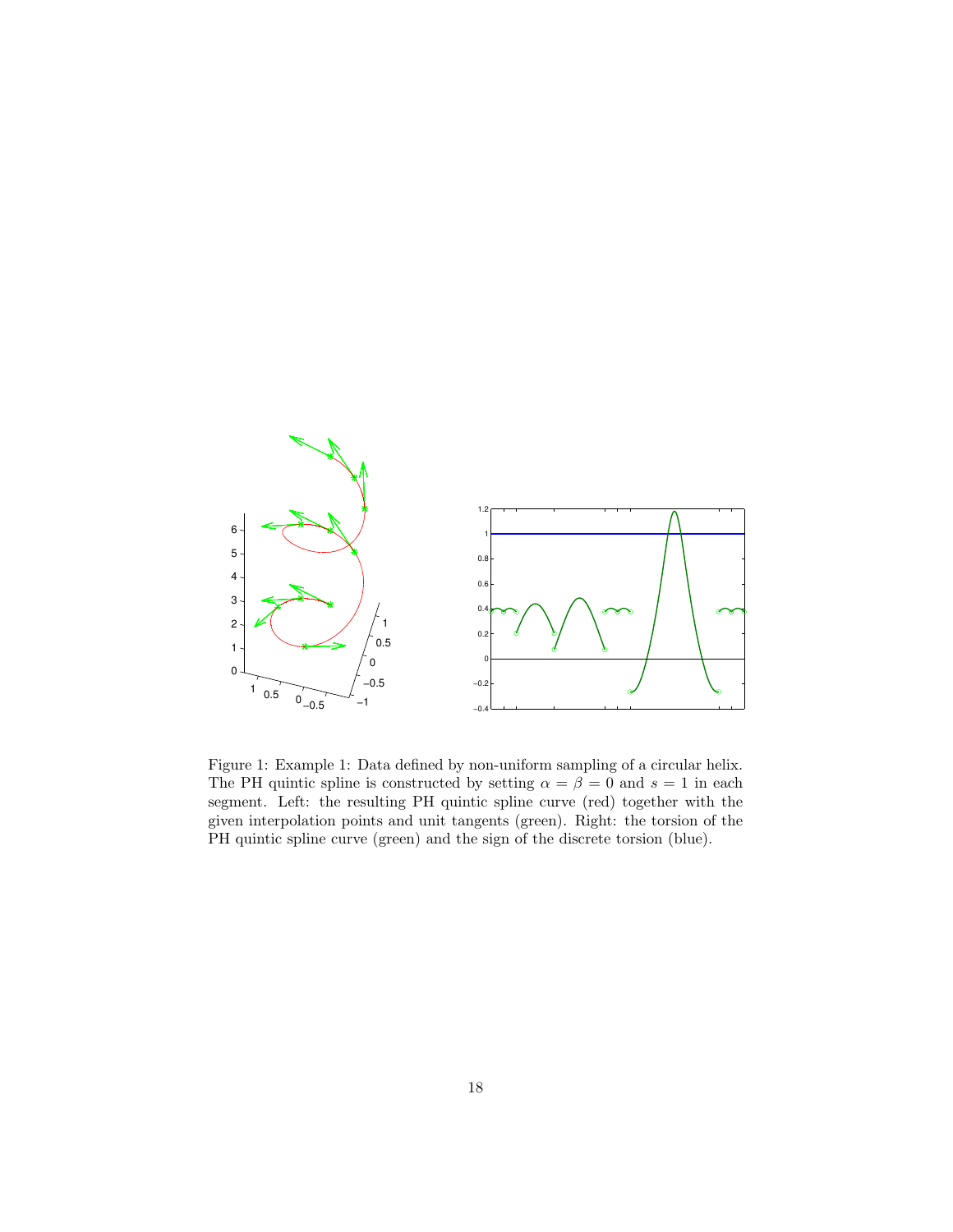

Figure 2: Example 1: Non–uniformly sampled data from a circular helix. The PH quintic spline is constructed by using the CC criterion to define  $\alpha$ ,  $\beta$  and setting  $s = 1$  in each segment. Left: the resulting PH quintic spline curve (red) with the prescribed points and unit tangents (green). Right: the torsion of the PH quintic spline (green) and the sign of the discrete torsion (blue).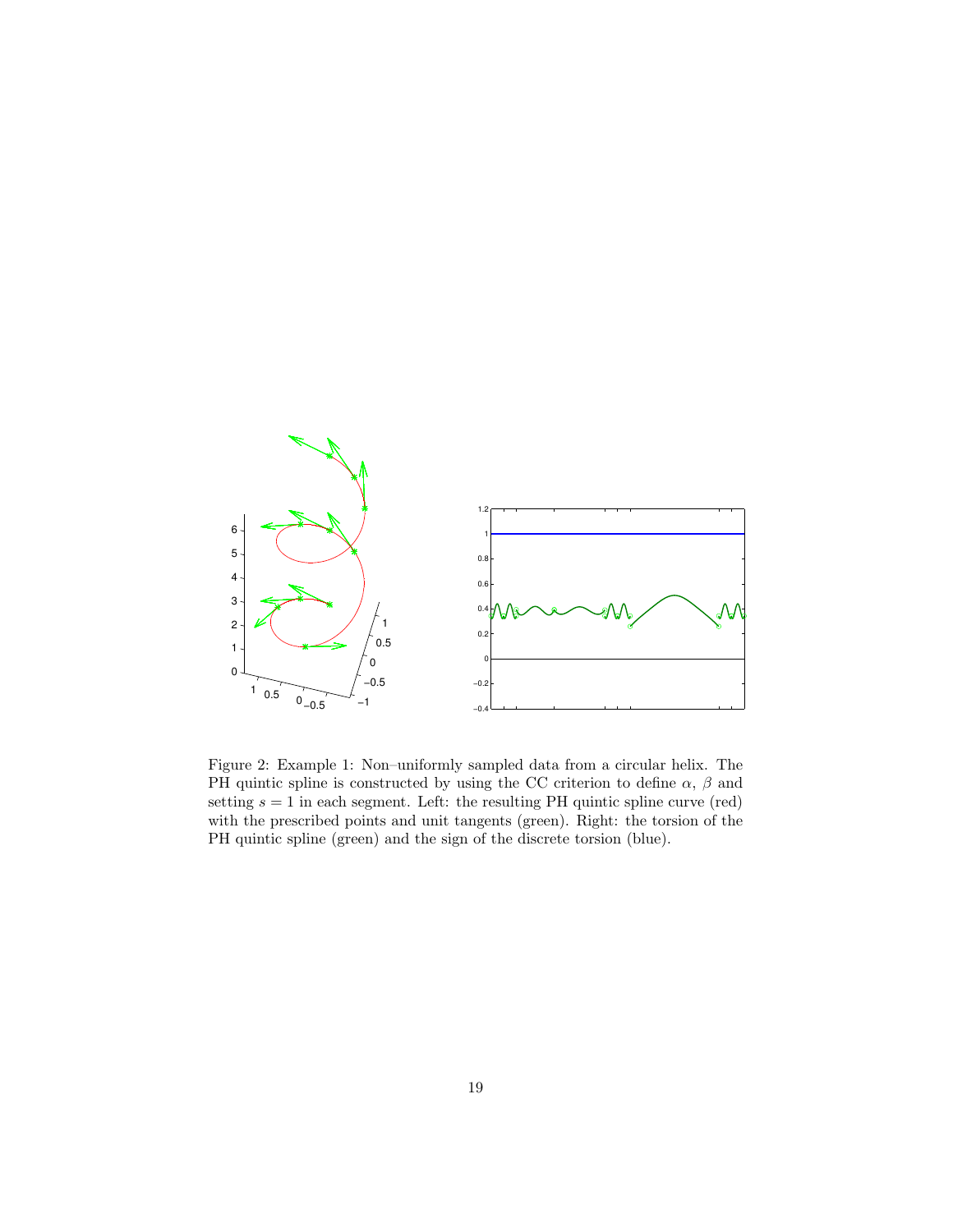

Figure 3: Example 2: The "chair" data from [20]. The PH quintic spline is constructed by setting  $\alpha = \beta = 0$  and  $s = 1$  in each segment. Left: the resulting PH quintic spline curve (red) with the given points and unit tangents (green), assigned according to (63). Right: the torsion of the PH quintic spline curve (green), and the sign of the discrete torsion (blue).

torsion constraint is mildly violated at one end — see Fig. 6. However, satisfaction of the torsion constraint can be recovered by introducing some tension, as seen in Fig. 7.

In addition to the CC criterion, the alternative HC and BV criteria proposed in [12] for selecting the free angular parameters have also been studied for the data sets described above. It was shown in [12] that these alternative criteria can also be used for general data, and that they also generally produce interpolants of fair shape. For brevity, we present here only a brief summary of the results obtained with these alternative methods. Recall that, like the CC criterion, the HC criterion selects  $\beta$  first, and then  $\alpha$ . It differs from CC only in the strategy adopted for choosing  $\beta$  — namely, by maximizing the curve arc length. The BV criterion, on the other hand, selects  $\alpha$  and  $\beta$  simultaneously by minimizing<sup>5</sup>  $|\mathcal{A}_1 - \frac{1}{2}(\mathcal{A}_0 + \mathcal{A}_2)|$ . Note that the HC and BV criteria have greater computational cost than the CC criterion (BV requires use of a numerical scheme to identify the minimum of a bivariate function, while HC entails determination of the roots of a quartic polynomial).

The experiments indicate that the HC and BV criteria also offer good shape– preserving properties: using the parameter values employed in the case of the CC criterion has produced shape–preserving interpolants in all cases except the first

<sup>5</sup>Equation (30) implies that this quantity is also minimized by the CC and HC criteria, but only with respect to  $\alpha$ .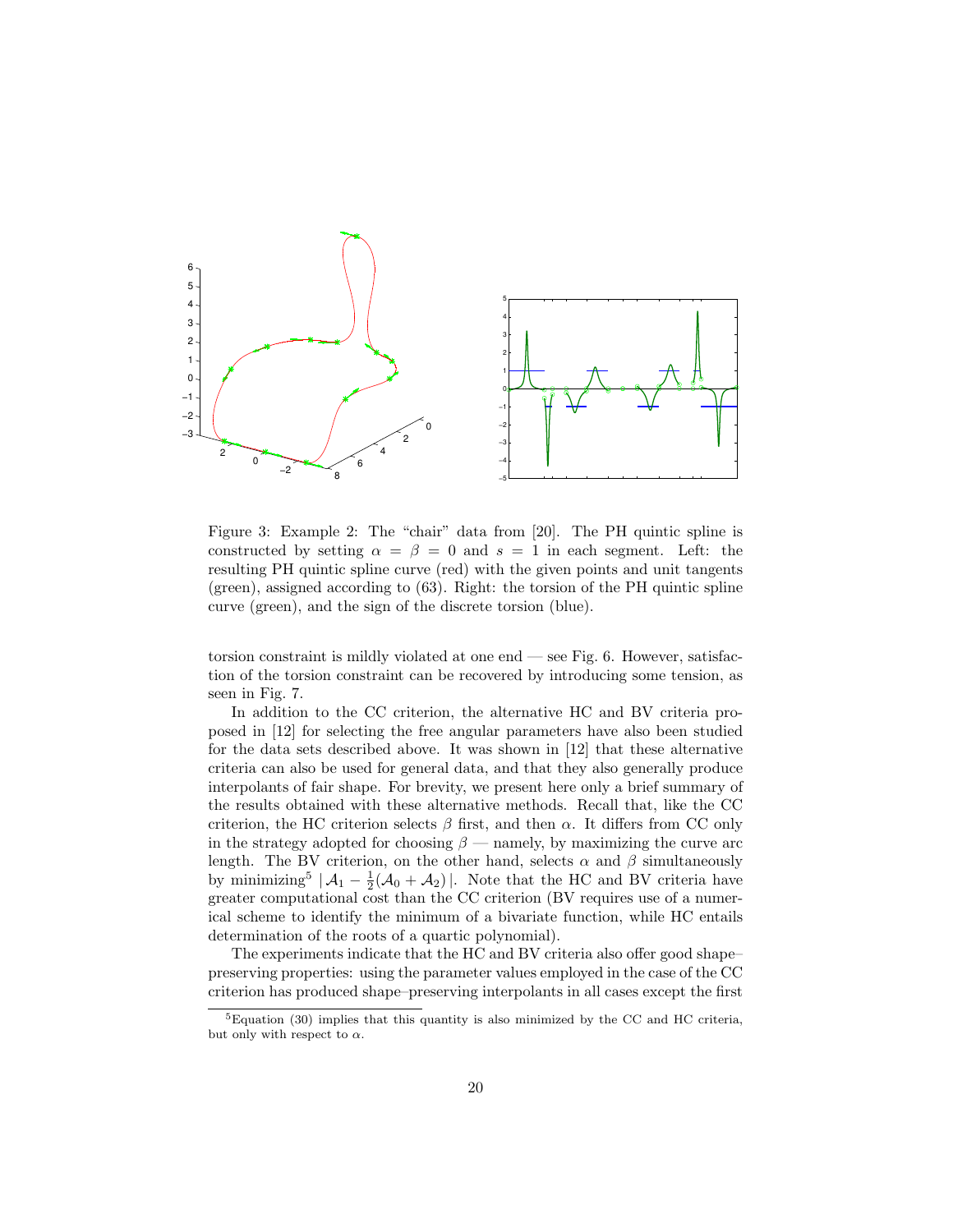

Figure 4: Example 2: The "chair" data from [20]. The PH quintic spline is constructed by defining  $\alpha$ ,  $\beta$  through the CC criterion and setting  $s = 1$ in each segment. Left: the PH quintic spline curve (red) together with the prescribed interpolation points and unit tangents (green), assigned according to (63). Right: the torsion of the PH quintic spline curve (green), and the sign of the discrete torsion (blue). Note that the vertical scale differs from that in Fig. 3.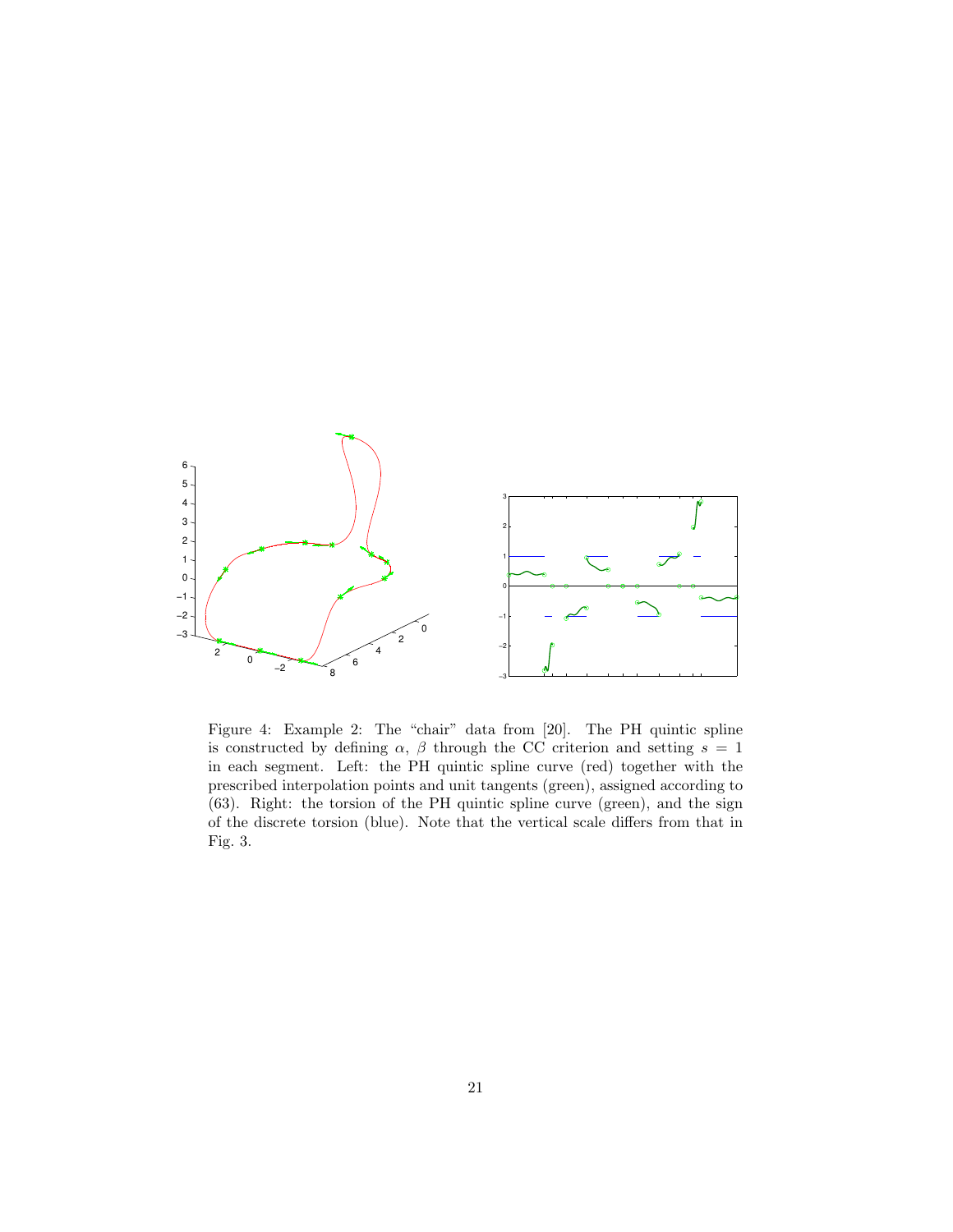and last segments of the "chair" data, for which it was necessary to reduce the tension parameter to satisfy the convexity constraints. Although these results are promising, a rigorous proof for the shape–preserving capabilities of the HC or BV criteria is impractical, because closed–form expressions for the  $\alpha$  and  $\beta$ parameters are not available in these cases.

**Remark 2.** Often, in practice, only the interpolation points  $\mathbf{p}_0, \ldots, \mathbf{p}_N$  are specified, and a strategy for associating suitable unit tangents with each point must be devised. In particular, it is desirable that this strategy should preserve the shape incidated by the data points, i.e., that the conditions

sign([
$$
\mathbf{t}_j, \Delta \mathbf{p}_j, \mathbf{t}_{j+1}
$$
]) = sign([ $\Delta \mathbf{p}_{j-1}, \Delta \mathbf{p}_j, \Delta \mathbf{p}_{j+1}$ ]),  
sign( $\mathbf{N}_{j,i} \cdot \mathbf{N}_{j,f}$ ) = sign(( $\Delta \mathbf{p}_{j-1} \times \Delta \mathbf{p}_j) \cdot (\Delta \mathbf{p}_j \times \Delta \mathbf{p}_{j+1})$ ) (63)

hold for  $j = 0, ..., N - 1$  (in the case of closed curves with  $\mathbf{p}_0 = \mathbf{p}_N$ , it is assumed that  $\Delta \mathbf{p}_{-1} = \Delta \mathbf{p}_{N-1}$  and  $\Delta \mathbf{p}_N = \Delta \mathbf{p}_0$ ; in the case of open curves,  $\Delta p_{-1}$  and  $\Delta p_N$  are defined by assigning suitable left and right auxiliary points,  $p_{-1}$  and  $p_{N+1}$ ). In fact, in the absence of unit tangents, the discrete quantities defining the shape of the point data are actually the expressions on the right in  $(63)$  — as in Example 2. A suitable method for defining unit tangents, proposed in Section 3 of [1], was used to define the unit tangents when the data points  $\mathbf{p}_0, \ldots, \mathbf{p}_N$  are not derived from a given analytic curve.



Figure 5: Example 3: A single PH quintic interpolant to the data (62), computed with  $\alpha = \beta = 0$  and  $s = 1$ . Left: the curve (red) with the given points and unit tangents (green). Right: the torsion of the curve (green) and the sign of the discrete torsion (blue).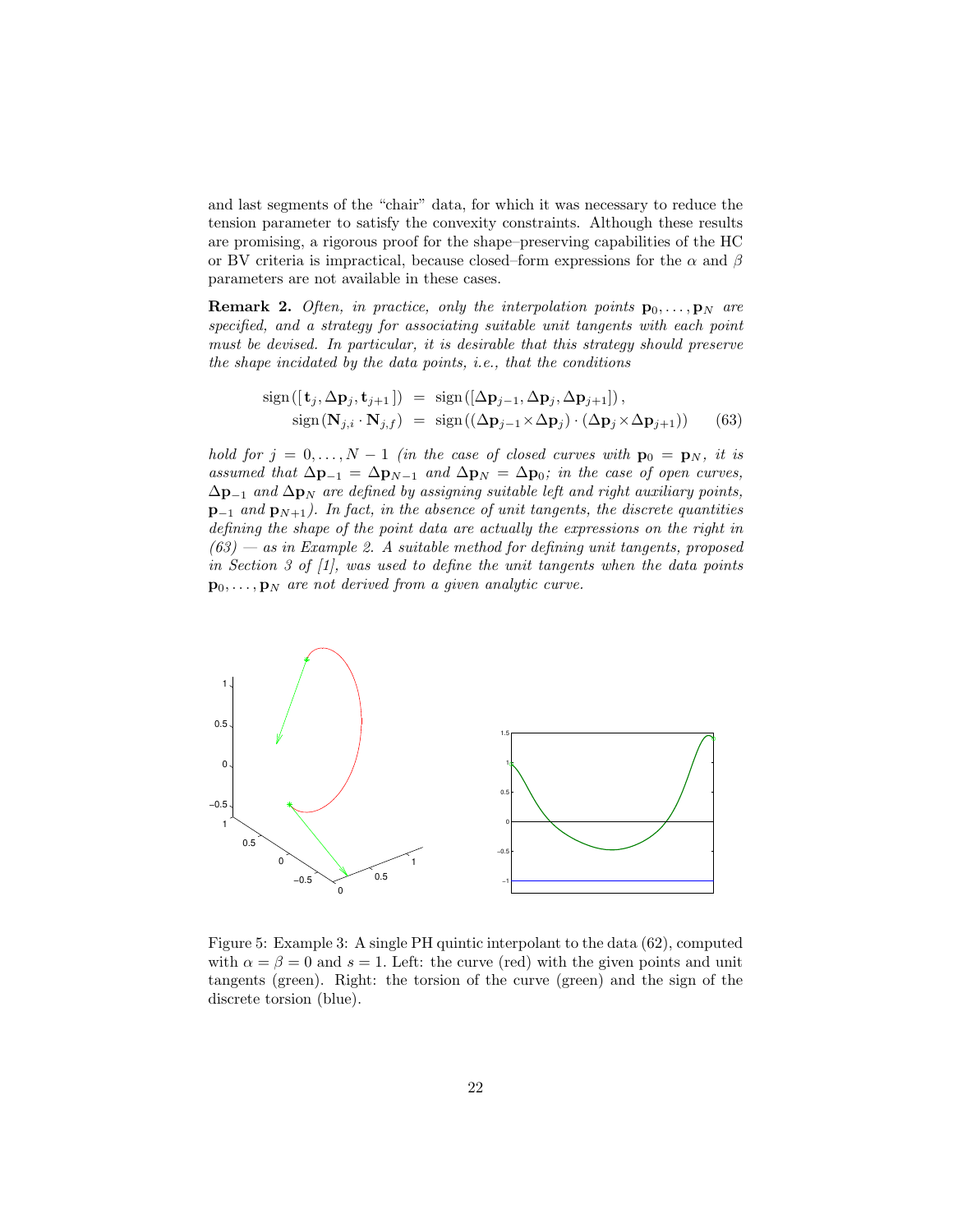

Figure 6: Example 3: A single PH quintic interpolant to the data (62), with  $s = 1$  and  $\alpha$ ,  $\beta$  chosen by the CC criterion. Left: the resulting curve (red) along with the prescribed interpolation points and unit tangents (green). Right: the torsion of the curve (green) and the sign of the discrete torsion (blue). Note that the torsion constraint is marginally violated at  $t = 1$ .



Figure 7: Example 3: A single PH quintic interpolant to the data (62), with  $s = 5/6$  and  $\alpha$ ,  $\beta$  chosen by the CC criterion. Left: the resulting curve (red) together with the prescribed point and unit tangent data (green). Right: the torsion of the curve (green) and the sign of the discrete torsion (blue). Note that the torsion constraint is now satisfied.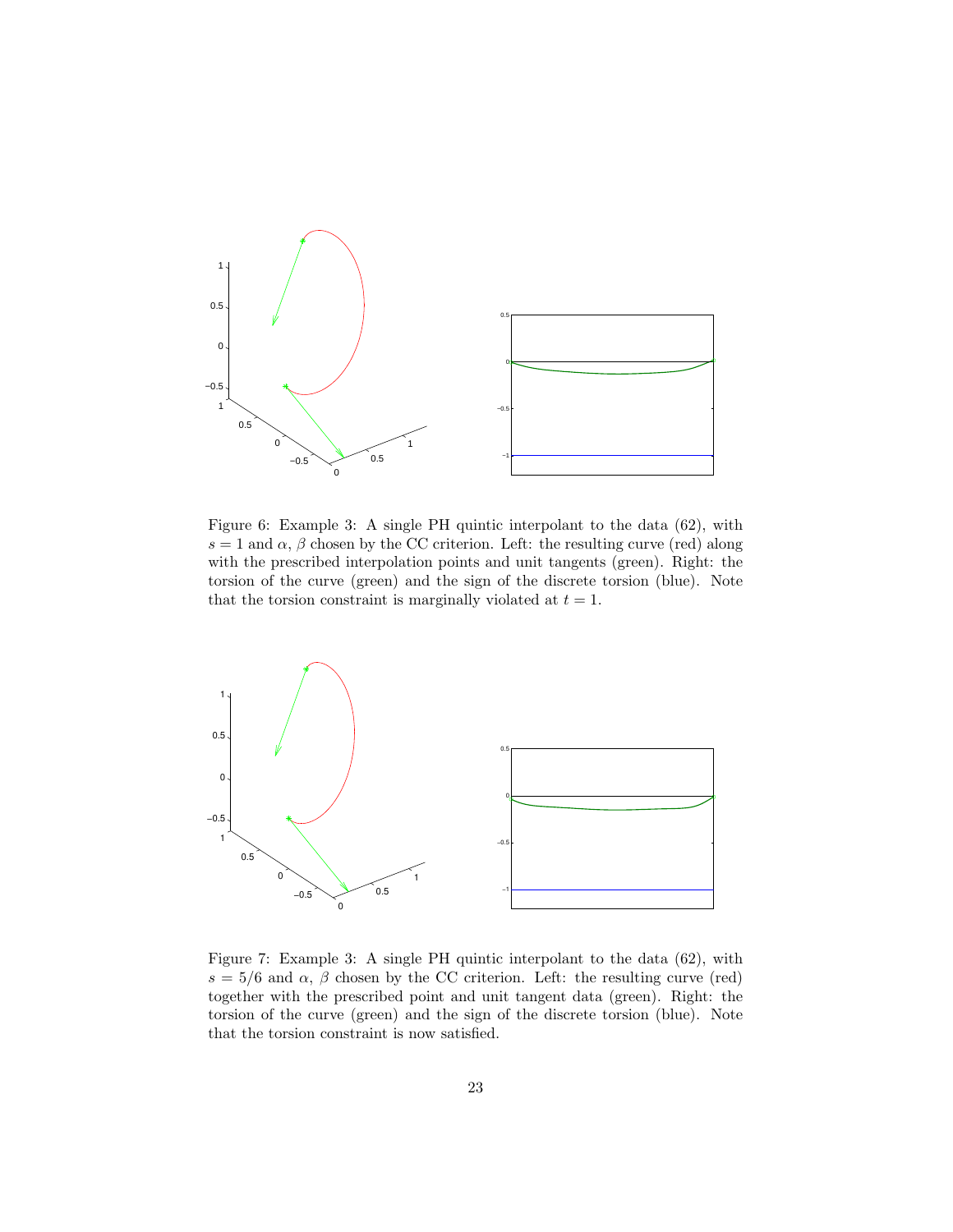**Remark 3.** In many applications,  $G^1$  continuity does not suffice, and one must seek interpolants with higher parametric or geometric continuity. If a low–degree spline interpolant is also required, the use of global solution methods is, in general, necessary.  $C^2$  spatial PH quintic splines, for example, require the solution of a global system of equations if they are to interpolate a sequence of points at given knot values. In particular, they incur systems of quadratic equations in quaternion or complex variables  $-$  see [16, 14]  $-$  and careful initial estimates are required to ensure rapid convergence of iterative solution methods. A possible further extension of the present study involves generalizing the scheme of [14] by introducing tension parameters to relax from  $C^2$  to  $G^2$  smoothness. Such parameters could, in principle, be used to ensure the satisfaction of shape constraints, while still maintaining desirable global shape properties. However, this appears to be a non–trivial problem, since preliminary experiments suggest that, for general data sets, the desired torsion signs cannot be realized by straightforward extension of the initialization strategy employed in [14].

## 7 Conclusion

The shape–preserving interpolation of discrete data by space curves is a challenging problem, that has received considerable recent attention in the literature. The shape constraints imposed on space curves are typically concerned with the sign of the torsion, and also the sign of the curvature of certain planar projections of the curve (see [20]). The available shape–preserving interpolation methods — both local and global approaches — are usually tension schemes, in which the interpolant depends on parameters that can be used to make the curve converge to the piecewise–linear interpolant. Although the shape constraints are satisfied for a sufficiently strong tension, this degrades the overall fairness of the curve, and may result in extremely large curvature and/or torsion values. Thus, the main goal is to seek a reasonable compromise between shape–preservation and fairness.

Although they offer many useful advantages in applications, the imposition of shape constraints on spatial Pythagorean–hodograph (PH) spline curves is more challenging than for "ordinary" polynomial splines, due to the non–linear nature of the construction algorithms. This study presents the first known scheme for interpolation of spatial data by PH quintic spline curves under shape constraints, based on incorporating a "tension" parameter into each spline segment. In particular, a local  $G<sup>1</sup>$  Hermite scheme has been formulated. An asymptotic analysis reveals that a non–empty subset of the parameter space is always compatible with the shape constraints and also that, for "reasonable" data, the CC criterion ([12]) for selecting the free angular parameters on each segment produces interpolants that asymptotically satisfy the prescribed shape constraints. Furthermore, the numerical experiments show that shape preservation is often obtained with no tension or only mild tension and also for more general data than was assumed in the theoretical asymptotic analysis.

The shape constraints considered herein focus on the orientation of the cur-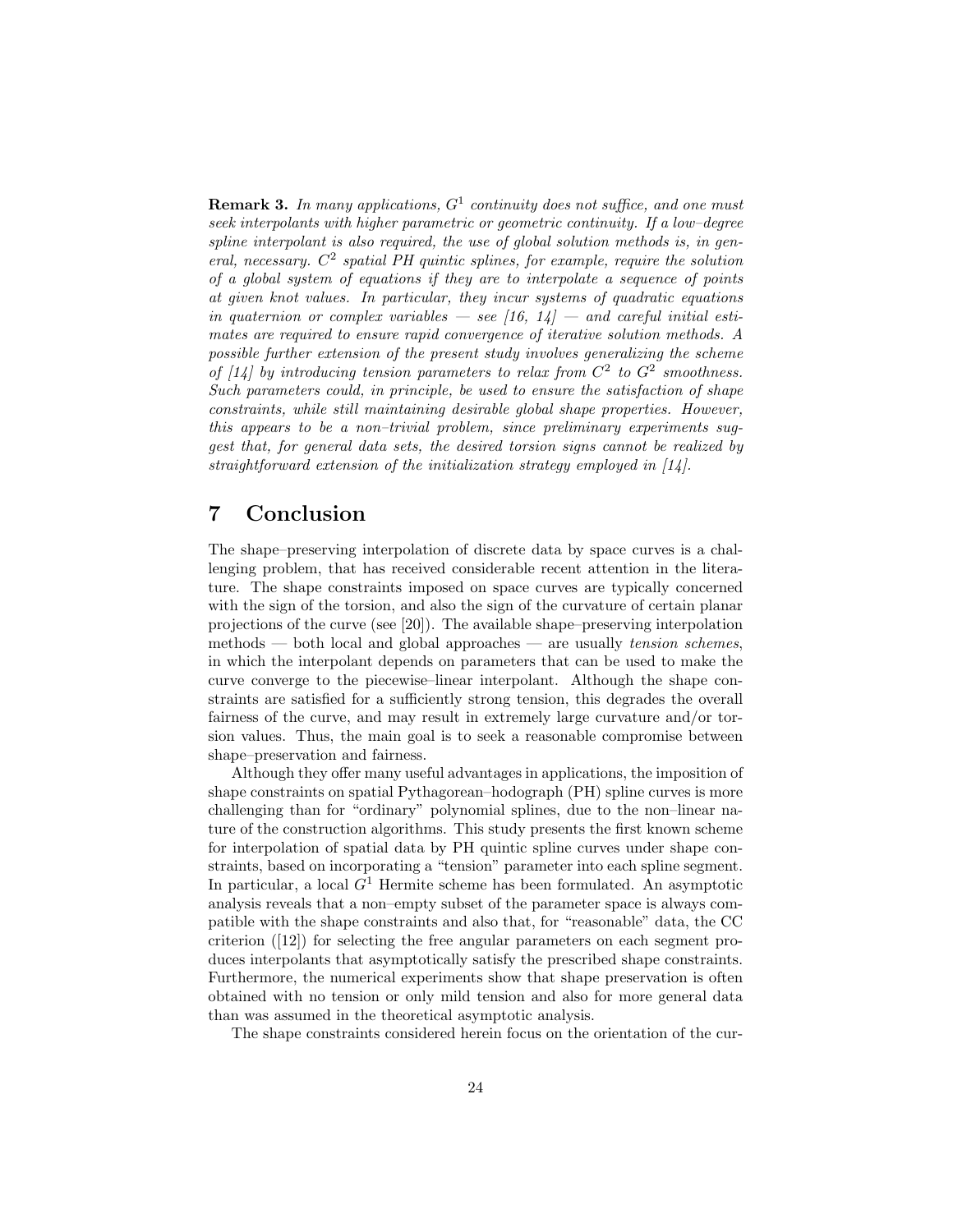vature vector at the given interpolation points, and on the sign of the torsion over each spline segment between these points. The investigation of solutions under more general shape constraints and their limiting behavior with respect to the tension parameters, remain challenging open problems, as does the development of schemes that can produce shape–preserving PH splines with higher– order smoothness.

### References

- [1] S. Asaturyan, P. Costantini, and C. Manni. Local shape–preserving interpolation by space curves. IMA J. Num. Anal., 21:301–325, 2001.
- [2] H. I. Choi, D. S. Lee, and H. P. Moon. Clifford algebra, spin representation, and rational parameterization of curves and surfaces. Adv. Comp. Math., 17:5–48, 2002.
- [3] P. Costantini, T. N. T. Goodman, and C. Manni. Constructing  $C^3$  shapepreserving interpolating space curves. Adv. Comp. Math., 14:103–127, 2001.
- [4] P. Costantini and C. Manni. Shape–preserving  $C^3$  interpolation: the curve case. Adv. Comp. Math., 18:41–46, 2003.
- [5] P. Costantini and M. L. Sampoli. Abstract schemes and constrained curve interpolation. In H. Nowacki and P. D. Kaklis, editors, Creating Fair and Shape–Preserving Curves and Surfaces, pages 121–130, Leipzig, 1998. Teubner B. G.
- [6] P. Costantini and M. L. Sampoli. Constrained interpolation in  $R^3$  by abstract schemes. In M. L. Mazure and L. L. Schumaker, editors, Curve and Surface Design: Saint-Malo 2002, pages 93–102, Brentwood, TN, 2003. Nashboro Press.
- [7] R. T. Farouki. The conformal map  $z \to z^2$  of the hodograph plane. Comput. Aided Geom. Design, 11:363–390, 1994.
- [8] R. T. Farouki. Pythagorean–hodograph curves. In G. Farin, J. Hoschek, and M. S. Kim, editors, Handbook of Computer Aided Geometric Design, pages 405–423. Elsevier, The Netherlands, 2002.
- [9] R. T. Farouki. Pythagorean–Hodograph Curves: Algebra and Geometry Inseparable. Springer, Berlin, 2008.
- [10] R. T. Farouki, M. al Kandari, and T. Sakkalis. Hermite interpolation by rotation–invariant spatial Pythagorean–hodograph curves. Adv. Comp. Math., 17:369–383, 2002.
- [11] R. T. Farouki, M. al Kandari, and T. Sakkalis. Strucutral invariance of spatial Pythagorean hodographs. Comput. Aided Geom. Design, 19:395– 407, 2002.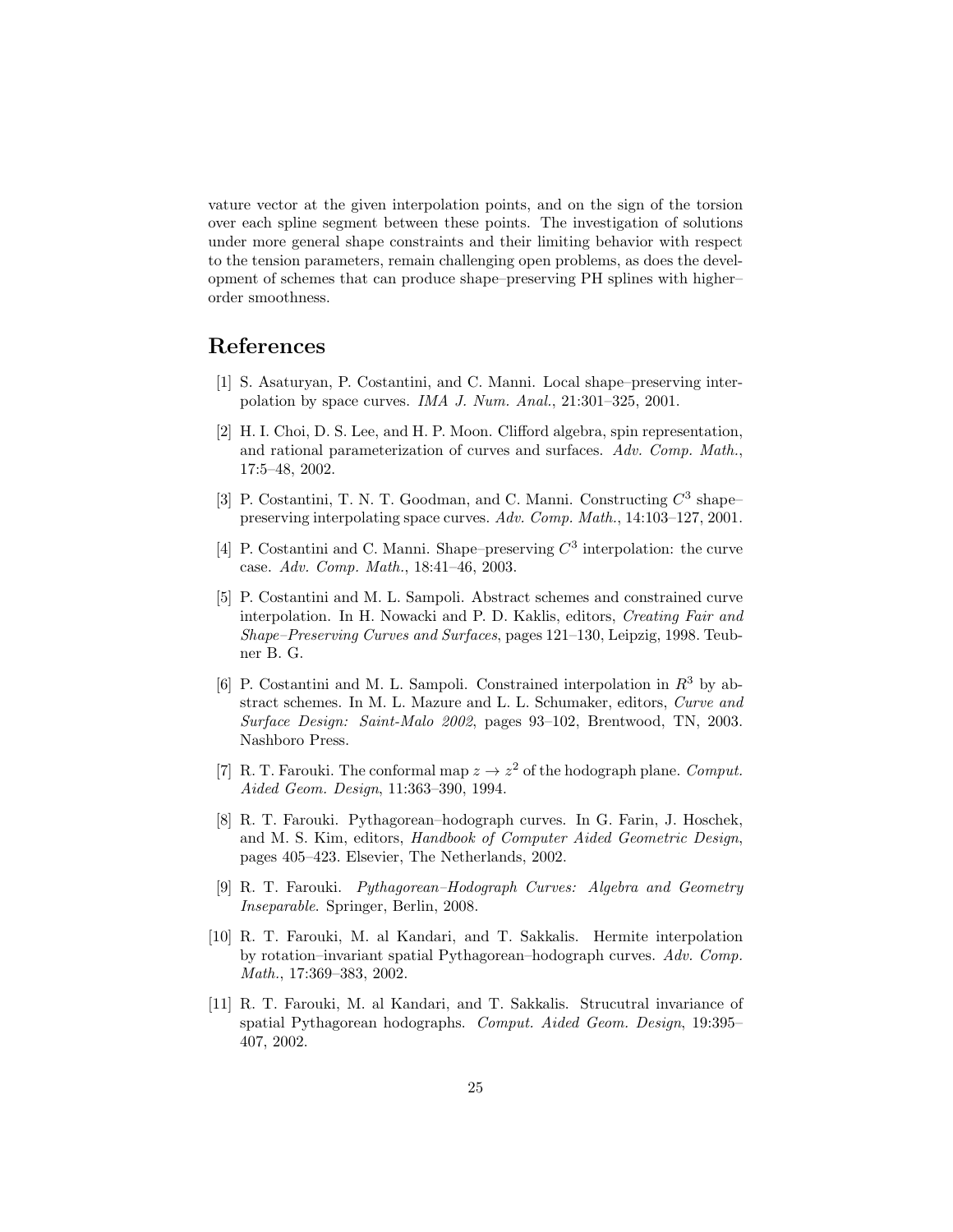- [12] R. T. Farouki, C. Giannelli, C. Manni, and A. Sestini. Identification of spatial PH quintic Hermite interpolants with near–optimal shape measures. Comput. Aided Geom. Design, 25:274–297, 2008.
- [13] R. T. Farouki, B. K. Kuspa, C. Manni, and A. Sestini. Efficient solution of the complex quadratic tridiagonal system for  $C<sup>2</sup>$  PH quintic splines. Numer. Algor., 27:35–60, 2001.
- [14] R. T. Farouki, C. Manni, F. Pelosi, and M. L. Sampoli. Design of  $C^2$ spatial Pythagorean–hodograph quintic splines by control polygons. In M. E. Smith, editor, Proceedings of the Avignon 2011 Curves and Surfaces Conference, Lecture Notes on Computer Sciences, pages 253–269, Berlin, 2012. Springer.
- [15] R. T. Farouki, C. Manni, and A. Sestini. Shape–preserving interpolation by  $G<sup>1</sup>$  and  $G<sup>2</sup>$  PH quintic splines. *IMA J. Numer. Anal.*, 23:175–195, 2003.
- [16] R. T. Farouki, C. Manni, and A. Sestini. Spatial  $C^2$  PH quintic splines. In T. Lyche, M-L. Mazure, and L. L. Schumaker, editors, Curve and Surface Design: Saint–Malo 2002, pages 147–156, Nashville, TN, 2003. Nashboro Press.
- [17] T. N. T. Goodman. Total positivity and the shape of curves. In M. Gasca and C. Micchelli, editors, Total Positivity and Its Applications, pages 157– 186, Dordrecht, 1996. Kluwer.
- [18] T. N. T. Goodman. Shape preserving interpolation by curves. In J. Levesley, I. J. Anderson, and J. C. Mason, editors, Algorithms for Approximation IV, pages 24–35, Huddersfield, 2002. University of Huddersfield.
- [19] T. N. T. Goodman, B. H. Ong, and M. L. Sampoli. Automatic interpolation by fair, shape–preserving  $G^2$  space curves. Comput. Aided Design, 30:813– 822, 1998.
- [20] P. D. Kaklis and M. T. Karavelas. Shape preserving interpolation in  $R^3$ . IMA J. Numer. Anal., 17:373–419, 1997.
- [21] M. T. Karavelas and P. D. Kaklis. Spatial shape–preserving interpolation using  $\nu$ -splines. *Numer. Alg.*, 23:217-250, 2000.
- [22] C Manni. On shape preserving  $C^2$  Hermite interpolation.  $BIT$ , 41:127-148, 2001.
- [23] F. Pelosi, R. T. Farouki, C. Manni, and A. Sestini. Geometric Hermite interpolation by spatial Pythagorean–hodograph cubics. Adv. Comp. Math., 22:325–352, 2005.
- [24] F. Pelosi, M. L. Sampoli, R. T. Farouki, and C. Manni. A control polygon scheme for design of planar  $C^2$  PH quintic spline curves. Comput. Aided Geom. Design, 24:28–52, 2007.